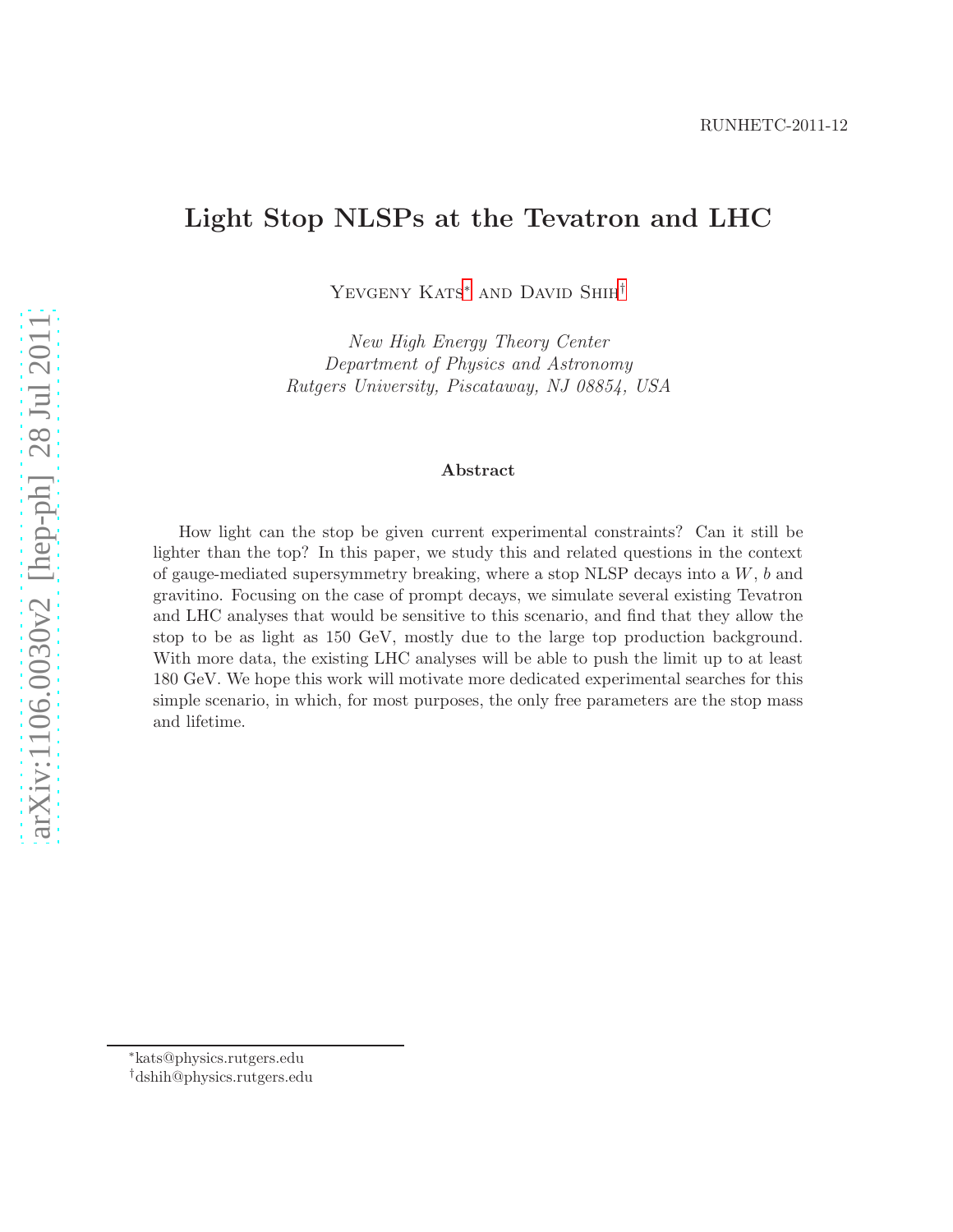## Contents

| 1              | Introduction                                                                                                                      | 1                          |  |  |  |  |
|----------------|-----------------------------------------------------------------------------------------------------------------------------------|----------------------------|--|--|--|--|
| $\overline{2}$ | Phenomenology of stop NLSP<br>2.1<br>2.2                                                                                          | 3<br>3<br>$\overline{5}$   |  |  |  |  |
| 3              | Overview of relevant Tevatron and LHC analyses<br>3.1<br>3.2                                                                      | 8<br>8<br>10               |  |  |  |  |
| $\overline{4}$ | Constraints from the Tevatron and the LHC<br>4.1<br>4.2                                                                           | 12<br>12<br>15             |  |  |  |  |
| $\overline{5}$ | Other types of measurements<br>5.1<br>5.2<br>5.3<br>Bound states<br>5.4<br>Flavor-violating decays and same-sign dilepton signals | 17<br>17<br>18<br>19<br>19 |  |  |  |  |
| 6              | Conclusions                                                                                                                       | 20                         |  |  |  |  |
|                | A Matrix element for stop decay                                                                                                   | 21                         |  |  |  |  |
| <sub>R</sub>   | Details relevant to exclusion limits<br>B.1<br>B.2                                                                                | 22<br>22<br>23             |  |  |  |  |
| $\mathbf C$    | Simulation details                                                                                                                |                            |  |  |  |  |
|                | D CDF stop mass reconstruction algorithm                                                                                          | 25                         |  |  |  |  |

# <span id="page-1-0"></span>1 Introduction

In supersymmetric extensions of the Standard Model, there are typically many reasons to suppose that the stop is the lightest squark. These reasons include: electroweak-scale baryogenesis in the MSSM (for a recent analysis, see [\[1\]](#page-25-1)); the little hierarchy problem (see, e.g., [\[2,](#page-25-2) [3\]](#page-26-0) for a recent discussion of this); and the fact that light stops arise naturally in the MSSM – renormalization-group running and level-splitting generally pushes the third generation lighter than the first and second generations (see [\[4\]](#page-26-1) for more details). Finally, probably the most important motivation of all in the LHC-discovery era – light third generations can lead to very interesting and less explored collider signatures.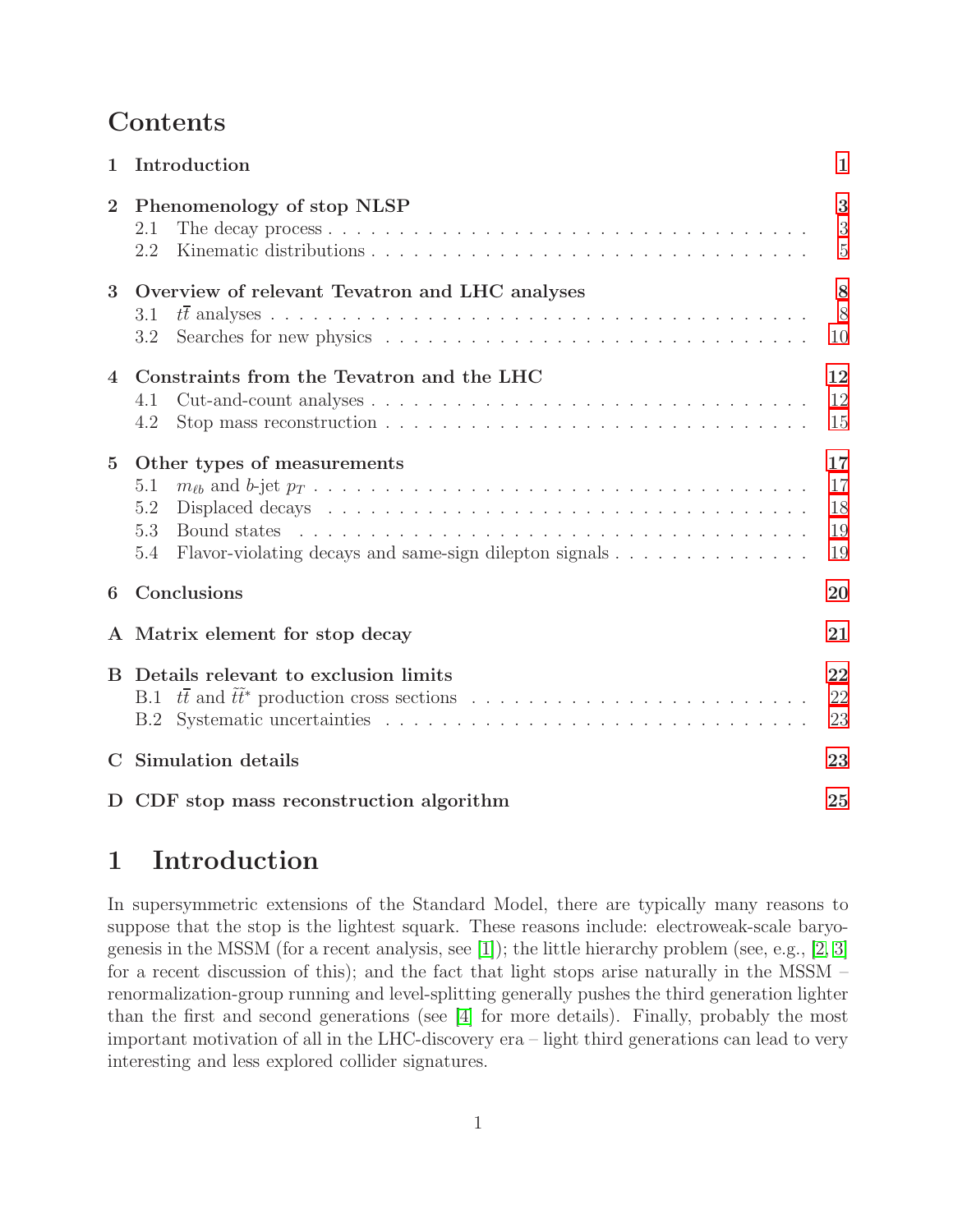

<span id="page-2-0"></span>Figure 1: The NLO+NLL stop pair production cross section at the Tevatron (left) and 7 TeV LHC (right) as a function of the stop mass. The values of  $t\bar{t}$  cross sections are indicated as well. For more details, see appendix [B.1.](#page-22-1)

Light stops in theories of gauge-mediated supersymmetry breaking (GMSB) are an especially interesting and motivated possibility. As is well known, gauge mediation is an appealing supersymmetric scenario: it automatically solves the flavor problem, and it generates phenomenologically viable soft masses. In such theories, the lightest superpartner (LSP) is always a nearly-massless gravitino  $G$ . Assuming  $R$ -parity, the next-to-lightest superpartner (NLSP) decays in a universal fashion to the gravitino plus its Standard Model partner. Recently, a model-independent framework for general gauge mediation (GGM) was established in [\[5,](#page-26-2) [6\]](#page-26-3). In GGM, essentially any MSSM superpartner can be the NLSP. So it is interesting to consider the case that the NLSP is the lightest stop  $\tilde{t}$ . The dominant decay of the stop in such a scenario is

<span id="page-2-1"></span>
$$
\tilde{t} \rightarrow W^{+}b\tilde{G} \tag{1.1}
$$

Intriguingly, despite the fact that this possibility has been known for more than a decade [\[7,](#page-26-4) [8,](#page-26-5) [9\]](#page-26-6), no searches have addressed it explicitly. And this scenario is far from being obviously excluded.

In this paper, we will focus on the following simple question: how light can the stop NLSP be without being in conflict with existing data? In particular, can the stop be lighter than the top? Since the stop is colored, stop-antistop pairs have sizeable production cross sections at hadron colliders, especially if the stop is light. Still, they can be missed if their decay products have a large Standard Model background. Indeed,  $t\bar{t}$  production (where  $t \to W^{\dagger}b$ ) has a very similar signature to  $t\bar{t}^*$  production, with a much larger cross section (see figure [1\)](#page-2-0). Meanwhile the uncertainties on the top cross section, both experimental and theoretical, are of the order of 10%. As a result, the stop signal may not stand out in  $t\bar{t}$  cross section measurements that use simple cuts and event counting. On the other hand, more sophisticated measurements of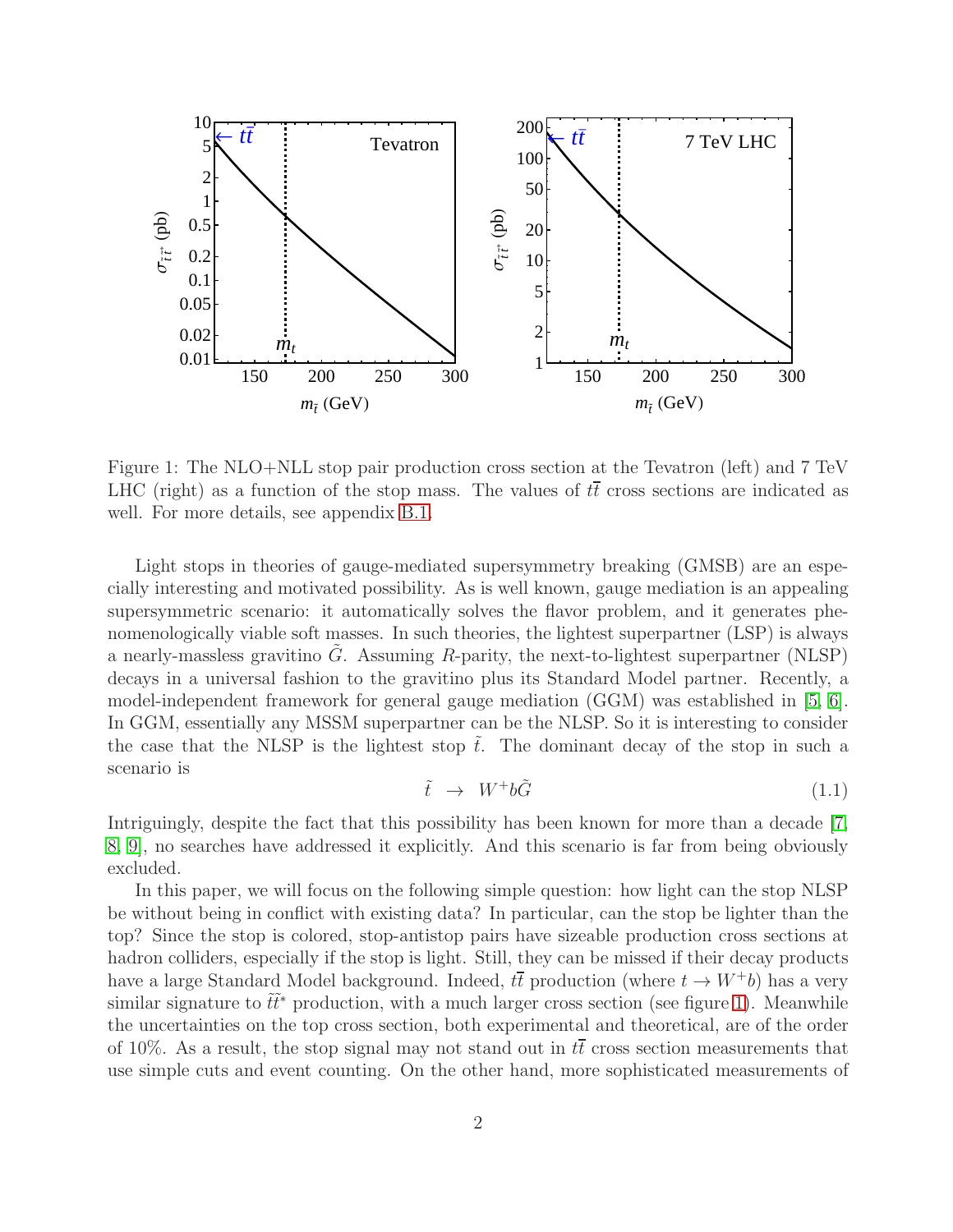

<span id="page-3-2"></span>Figure 2: Diagrams contributing to the stop NLSP decay in GMSB in the simplified scenario where all the other superpartners are heavy.

the  $t\bar{t}$  cross section and other properties of the top, especially those that require the detailed reconstruction of the  $t\bar{t}$  event, may dismiss the stop events as background. One of the main goals of this paper is to re-analyze some of the existing Tevatron and LHC measurements of  $t\bar{t}$ -like samples and find out to what extent they constrain the stop NLSP scenario.

For simplicity, we will study a minimal spectrum, consisting solely of stop NLSP  $t$  and a nearly massless gravitino  $G$ . We will take all the other states of the MSSM to be decoupled, which is technically possible in the GGM parameter space. This results in two simplifications. First, we neglect the contribution from similar decays of the second stop mass eigenstate or the production of stops from the decays of other colored states (such as gluinos). Therefore, for scenarios in which these additional particles are relatively light, the stop NLSP limits derived here should be thought of as somewhat conservative. Second, the decoupling assumption fixes the diagrams contributing to the stop decay process [\(1.1\)](#page-2-1) to those shown in figure [2.](#page-3-2) This will not limit the generality of our conclusions since the basic kinematic properties of the stop events do not depend much on the relative contributions of the various diagrams [\[8\]](#page-26-5).

We start in section [2](#page-3-0) by discussing the properties of the stop NLSP decay process. In section [3](#page-8-0) we discuss the existing Tevatron and LHC analyses that may be sensitive to this scenario and use several of them for deriving our constraints in section [4.](#page-12-0) Section [5](#page-17-0) discusses several other types of measurements that may be relevant to stop NLSPs. We conclude in section [6.](#page-20-0)

### <span id="page-3-1"></span><span id="page-3-0"></span>2 Phenomenology of stop NLSP

### 2.1 The decay process

In the limit that all of the other superpartners besides the lightest stop are decoupled, only the diagrams shown in figure [2](#page-3-2) contribute to the stop decay process [\(1.1\)](#page-2-1). These two diagrams arise from the same gauge-covariant derivative, as explained in more detail in appendix [A.](#page-21-0) The resulting matrix element is

<span id="page-3-3"></span>
$$
\mathcal{M} = i\frac{\sqrt{2}}{F} g \overline{u}(p_b) \left[ (p_{\tilde{G}} \cdot \epsilon_W^*) c_{\tilde{t}} P_R - \frac{1}{2} \frac{m_{\tilde{t}}^2 - m_{Wb}^2}{m_{Wb}^2 - m_t^2 + im_t \Gamma_t} \ell_W^* \left( m_{\tilde{t}} c_{\tilde{t}} \gamma^0 P_R + m_t s_{\tilde{t}} P_L \right) \right] v(p_{\tilde{G}})
$$
\n(2.1)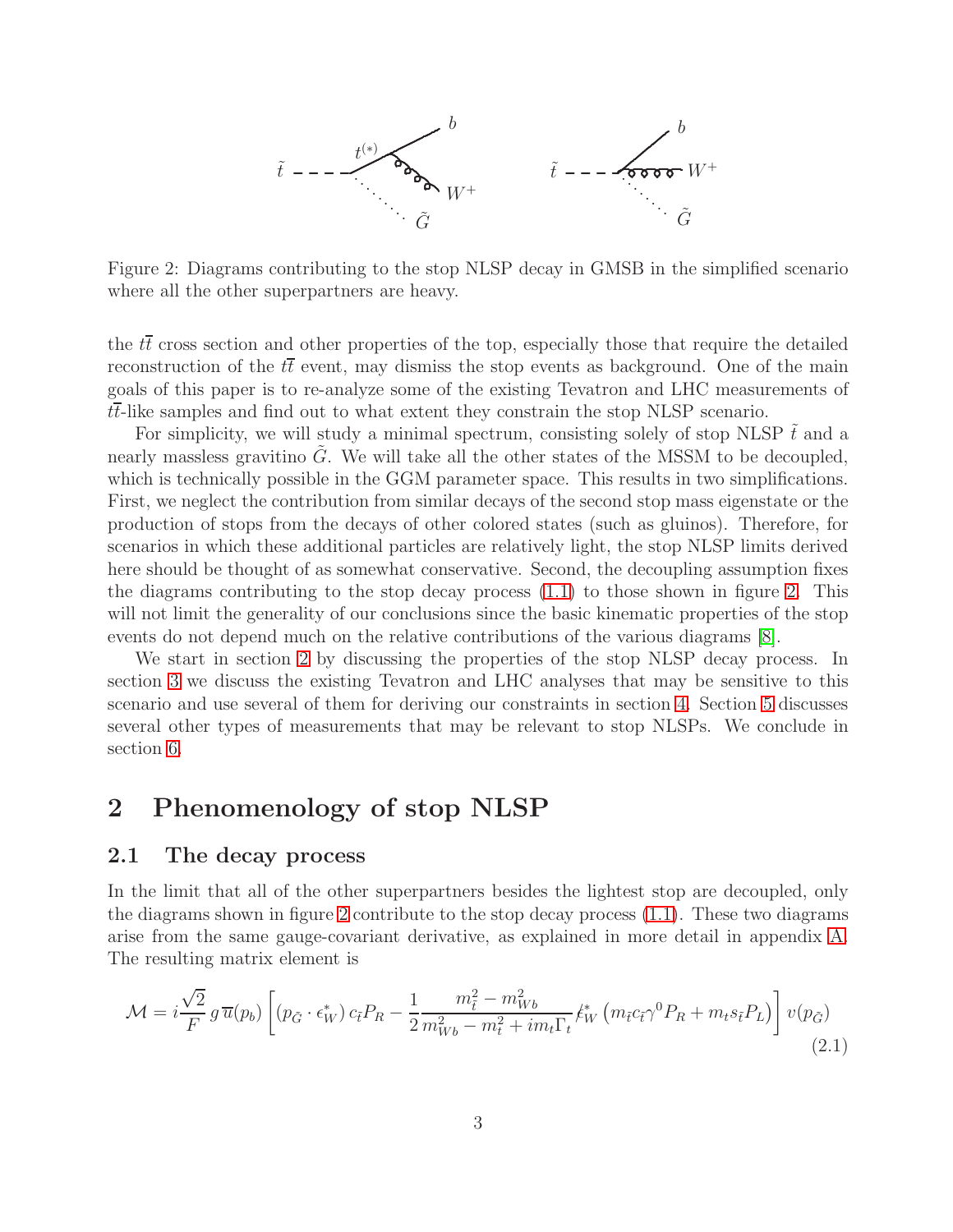

<span id="page-4-0"></span>Figure 3: Distributions of the Wb invariant mass for stops with masses (in GeV) 120 (blue), 150 (black), 172 (pink), 180 (green) and 200 (red). We assume  $m_t = 173 \text{ GeV}$ .

where  $\sqrt{F}$  is the SUSY breaking scale, g is the  $SU(2)$  gauge coupling, and  $c_{\tilde{t}}$ ,  $s_{\tilde{t}}$  describe the mixing in the stop sector. For  $m_{\tilde{t}} \leq m_t$ , the contributions of the two diagrams are comparable, while for higher masses the diagram involving the top starts to dominate and eventually reduces to the 2-body decay  $t \to tG$ . The transition between the 3-body decay and the 2-body decay is demonstrated in figure [3.](#page-4-0)

From [\(2.1\)](#page-3-3), we see that our model depends on just two parameters: the mass of the lighter stop and the stop mixing angle. For a more general spectrum, diagrams with virtual charginos or sbottoms would also contribute, but as was noticed in [\[8\]](#page-26-5), where a much larger parameter space has been explored, the kinematic distributions, such as the invariant masses  $m_{\ell b}$  and  $m_{bW}$ , do not depend strongly on the assumptions about the spectrum or the stop mixing angle (which we will set to  $s_{\tilde{t}} = -0.8$ ). We therefore believe that the simplified scenario we consider is a good representative of the whole class of stop NLSP scenarios.

In this paper we will focus on the situation in which the stop decays promptly. More generally, the lifetime of the stop is dominantly a function of its mass, the SUSY-breaking scale  $\sqrt{F}$  (equivalently, the gravitino mass), and various Standard Model parameters. An approximate analytical expression for the stop decay rate for  $m_{\tilde{t}} < m_t$  is [\[8\]](#page-26-5)

$$
\Gamma \sim \frac{\alpha}{\sin^2 \theta_W} \frac{\left(m_{\tilde{t}} - m_W\right)^7}{128\pi^2 m_W^2 F^2} \tag{2.2}
$$

while for  $m_{\tilde{t}} > m_t$  the decay process gradually starts being dominated by  $\tilde{t} \to t \tilde{G}$  (with a subsequent  $t \to W^+b$  decay) which has the rate [\[7\]](#page-26-4)

$$
\Gamma = \frac{m_{\tilde{t}}^5}{16\pi F^2} \left(1 - \frac{m_t^2}{m_{\tilde{t}}^2}\right)^4
$$
\n(2.3)

Contours of constant stop lifetime are shown in figure [4.](#page-5-1) We see that, as is generally the case in gauge mediation, the lifetime of the NLSP can range from prompt (corresponding to lower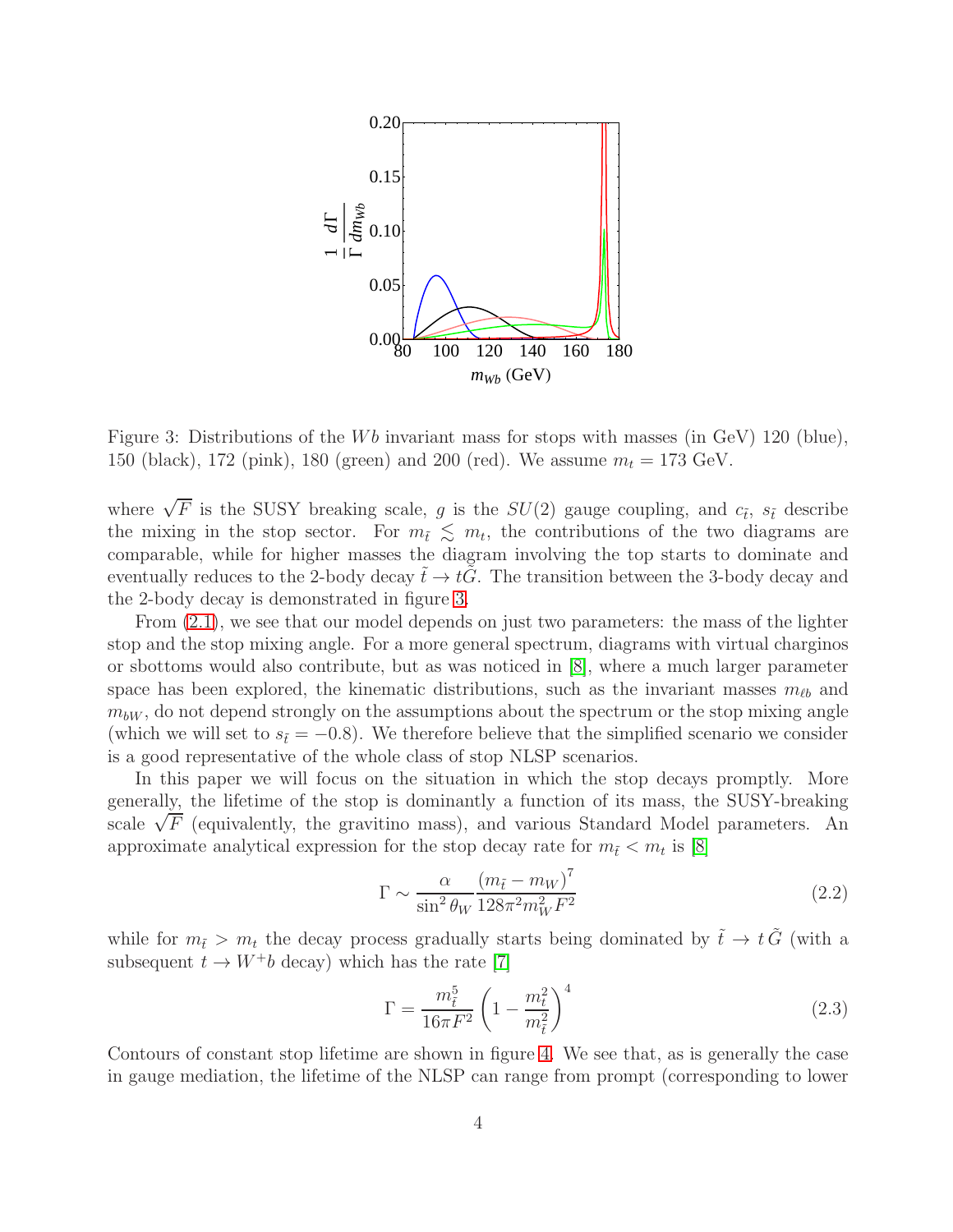

<span id="page-5-1"></span>Figure 4: Contours of constant  $c\tau$  for stop NLSP decay, as a function of the SUSY breaking scale  $\sqrt{F}$  and the stop mass  $m_{\tilde{t}}$ .

SUSY-breaking scales and/or heavier stops) to detector-stable (higher SUSY-breaking scales and/or <u>lig</u>hter stops). For  $m_{\tilde{t}} \lesssim m_t$ , prompt decay of the stop requires the SUSY breaking scale  $\sqrt{F}$  to be as small as it can possibly be, on the order of 10 TeV.

It is also important to consider longer lived stops, but we will not do so in detail in this paper. Stops that are sufficiently stable that they travel fully through the detector are constrained by searches for stable charged or colored particles. The current best limit on detector-stable stops comes from ATLAS and corresponds to  $m_{\tilde{t}} \geq 300$  GeV [\[10\]](#page-26-7). (Very long-lived stop NLSPs may also have important consequences for BBN [\[11,](#page-26-8) [12\]](#page-26-9).) Even more interesting is the intermediate case of a stop that decays at a displaced vertex. As far as we know, there are currently no limits on this scenario. This would give rise to signatures involving displaced jets and leptons. This could pose interesting challenges for triggering and reconstruction, as was recently discussed in a related context in [\[13\]](#page-26-10).

#### <span id="page-5-0"></span>2.2 Kinematic distributions

In figures [5](#page-6-0)[–8,](#page-7-0) we plot the distributions of various kinematic quantities characterizing pairproduction of stop NLSP. These plots were made using a combination of our own code for the decay of  $t \to WbG$  according to the matrix element [\(2.1\)](#page-3-3); and PYTHIA for everything else.<sup>[1](#page-5-2)</sup> Unless stated explicitly, these distributions are purely parton-level, i.e. they do not include showering, hadronization, detector simulation, or any cuts.

The distributions for the Tevatron and the 7 TeV LHC turn out to be very similar, both qualitatively and quantitatively (this happens because the tops and stops are produced relatively close to threshold), so we present them only for the LHC case. For comparison, we have

<span id="page-5-2"></span><sup>&</sup>lt;sup>1</sup>Note that decaying the W through PYTHIA has the effect of averaging over the W polarization. This is not a problem since the W polarization fractions for the stop are very model dependent anyway, while their effect on the basic kinematic distributions is relatively small [\[8\]](#page-26-5).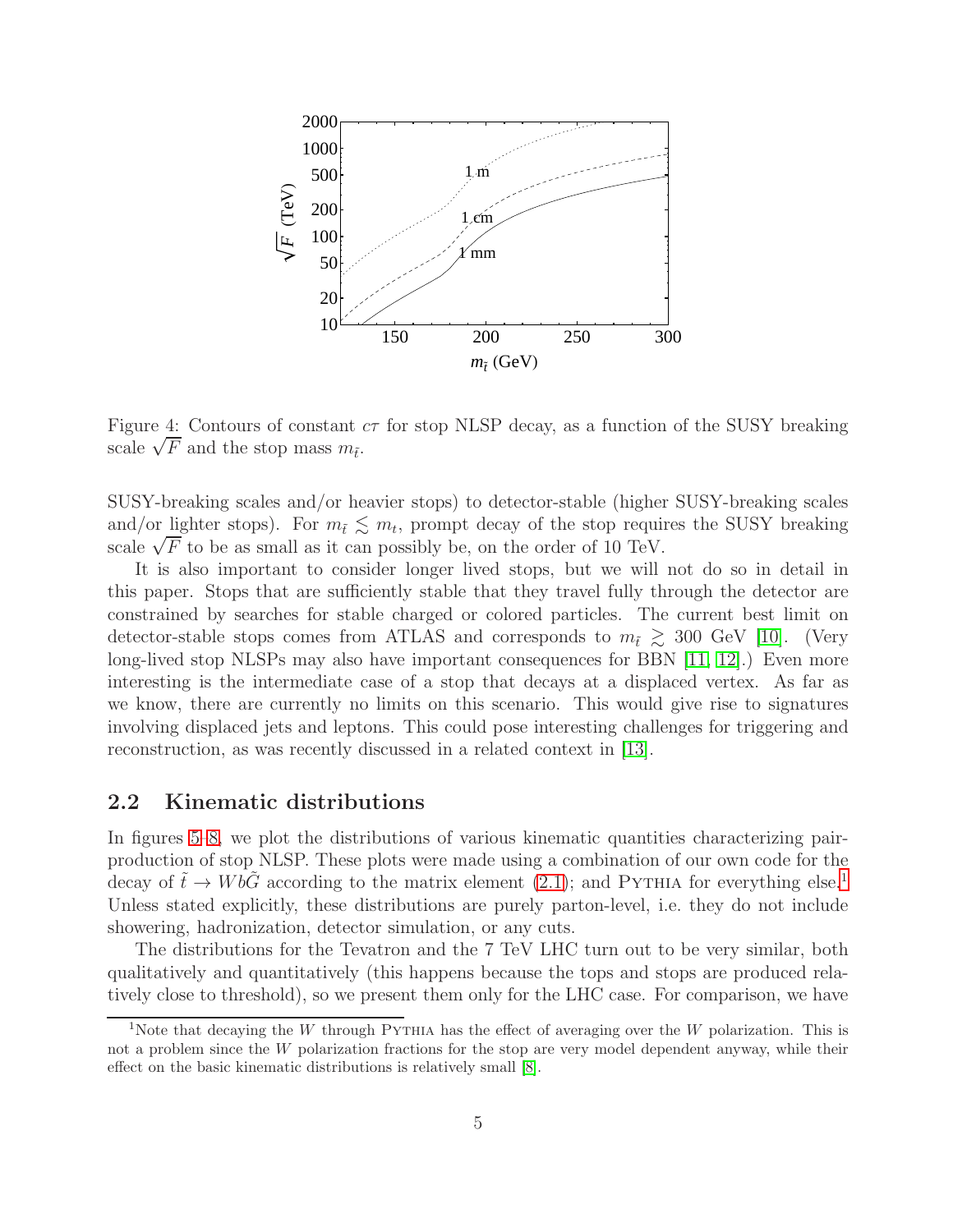

Figure 5: Parton-level distributions of the leptons  $p_T$  (top left), b-jets  $p_T$  (top right) and  $E_T$ in the different channels (bottom) for  $t\bar{t}$  (thick black line) and stops with masses (in GeV) 120 (blue), 150 (black), 180 (green) and 200 (red).

<span id="page-6-0"></span>

<span id="page-6-1"></span>Figure 6: Left: parton-level distributions of  $m<sub>T</sub>$ , eq. [\(2.4\)](#page-7-1), in the lepton+jets channel. Right: same distributions after showering (the full  $t\bar{t}$  sample) and applying geometric acceptance, lepton selection and the dilepton veto (as defined in [\[14\]](#page-26-11)).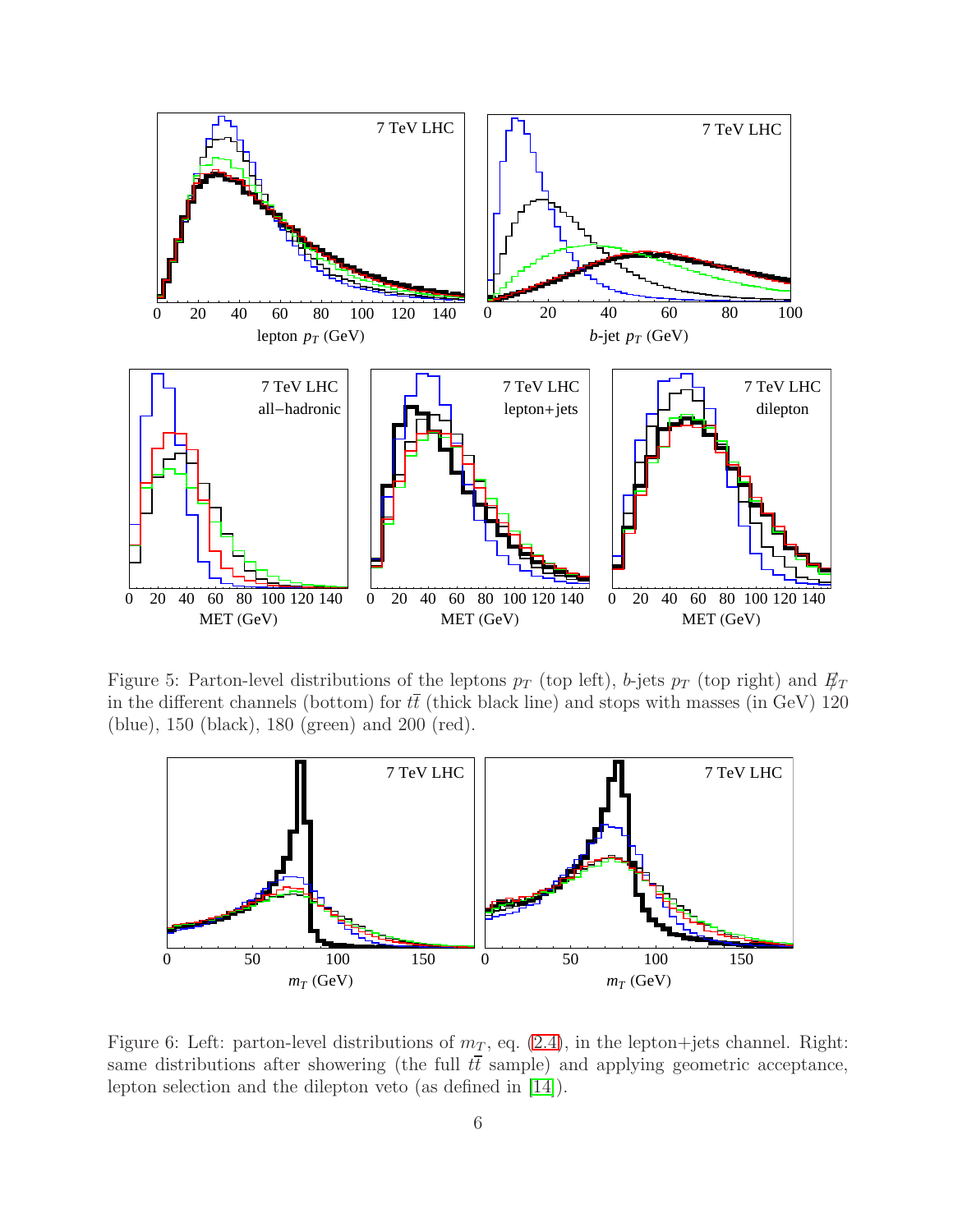

Figure 7: Parton-level distributions of  $H_T$ , eq. [\(2.5\)](#page-7-2), for the lepton+jets (left) and dilepton channel (right).

<span id="page-7-4"></span>

<span id="page-7-0"></span>Figure 8: Parton-level distributions of  $m_{\ell b}$  where the lepton and the b quark come from the same top or stop (left), the opposite combination (middle) and random pairing (right).

also included distributions of the same quantities for  $t\bar{t}$ .

The transverse mass  $m_T^2 = E_T^2 - p_T^2$  of the W, is determined from the measured quantities in the lepton+jets channel as would be appropriate if the neutrino were the only invisible particle, namely

<span id="page-7-1"></span>
$$
m_T = \sqrt{2\left(p_T^{\ell} \not\!\! E_T - \mathbf{p}_T^{\ell} \cdot \mathbf{E}_T\right)} = \sqrt{2p_T^{\ell} \not\!\! E_T \left(1 - \cos \Delta \phi_{\ell, \not\!\! E_T}\right)} \tag{2.4}
$$

 $H_T$  is defined  ${\rm as^2}$  ${\rm as^2}$  ${\rm as^2}$ 

<span id="page-7-2"></span>
$$
H_T = \sum_{\text{leptons}} p_T + \sum_{\text{jets}} p_T + \not{E}_T \tag{2.5}
$$

<span id="page-7-3"></span><sup>&</sup>lt;sup>2</sup>Note though that the definition of  $H_T$  varies between the different experimental analyses, sometimes excluding  $E_T$  or including only jets. The definition [\(2.5\)](#page-7-2) which we use in figure [7](#page-7-4) is often also denoted  $m_{\text{eff}}$ .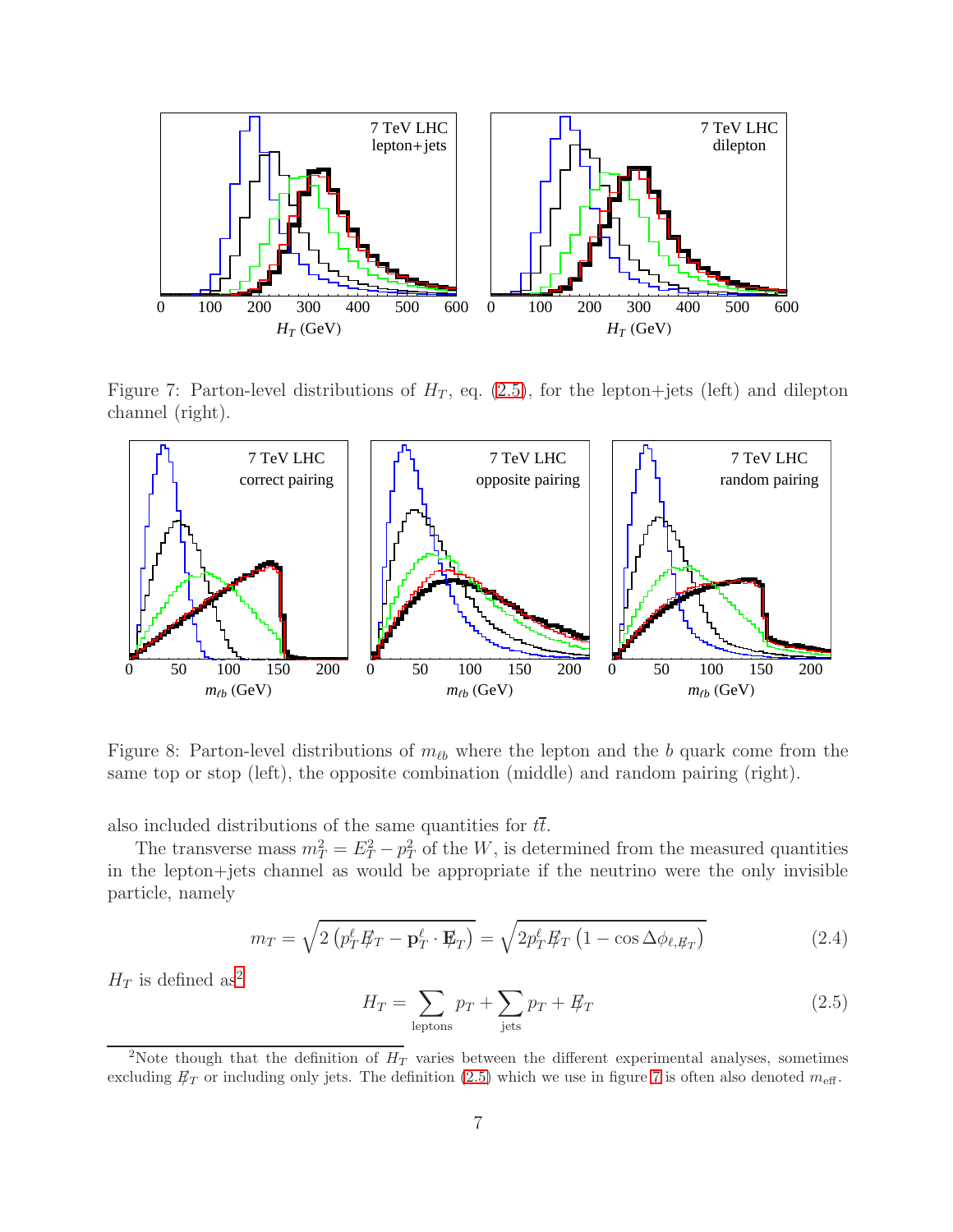Some of the distributions are shown separately for the different decay possibilities of the two W's: dilepton, lepton+jets and all-hadronic (by lepton, we mean e or  $\mu$ ). Note that unlike for  $t\bar{t}$ , stop events have significant missing transverse energy (MET) carried by the gravitinos even when both  $W$ 's decay hadronically, which results in a jets $+$ MET signature.

Many of these kinematic quantities are used in the experimental analyses that we will study in this paper, either to select for  $t\bar{t}$  events, or to distinguish such events from events with stops or other top partners. One major exception is  $m_{\ell b}$ , the invariant mass of the lepton and the b-quark coming from top or stop decay. The  $m_{\ell b}$  distributions are not used in any of the existing analyses, even though they can be extremely useful in distinguishing between stop and top events [\[8\]](#page-26-5). We will return to  $m_{\ell b}$  in section [5.1.](#page-17-1)

One of the most significant differences relative to the top for  $m_{\tilde{t}} \lesssim m_t$  is that the b jets are much softer (figure [5\)](#page-6-0). This happens due to purely kinematic reasons: in the decay  $t \to W^+b$ , the b momentum (in the top rest frame) is

$$
p_b = \frac{m_t}{2} \left( 1 - \frac{m_W^2}{m_t^2} \right) \tag{2.6}
$$

(where for simplicity we neglected  $m_b$ ), which creates a Jacobian peak in  $p_{b,T}$  (which gets somewhat smeared, as seen in figure [5,](#page-6-0) because the tops are produced with finite  $p_T$ ). On the other hand, in the case of the 3-body decay  $\tilde{t} \to W^+b\tilde{G}$  the momenta of the b quarks are distributed within

$$
p_b \le \frac{m_{\tilde{t}}}{2} \left( 1 - \frac{m_W^2}{m_{\tilde{t}}^2} \right) \tag{2.7}
$$

Additional differences are a significant high- $m<sub>T</sub>$  tail (in the lepton+jets channel) and the somewhat lower values of  $H_T$  in the lepton+jets and dilepton channels. In section [4](#page-12-0) we will see how these differences determine the acceptance of the stops in the various existing analyses.

### <span id="page-8-0"></span>3 Overview of relevant Tevatron and LHC analyses

In this section, we will give a brief but comprehensive overview of the Tevatron and LHC analyses which are relevant for constraining the stop NLSP scenario. We have divided up the discussion into two categories: Standard Model analyses of  $t\bar{t}$  production, where stop pair production could be "hiding"; and explicit searches for new physics with stop-like final states, for which  $t\bar{t}$  is a major background.

### <span id="page-8-1"></span>3.1  $t\bar{t}$  analyses

Because of the general similarity between top and stop NLSP signatures, measurements of the  $t\bar{t}$  cross section have the potential to also constrain stop pair production. Experimental analyses of  $t\bar{t}$  production fall into four categories, based on how the two W's decay: dileptonic (5%),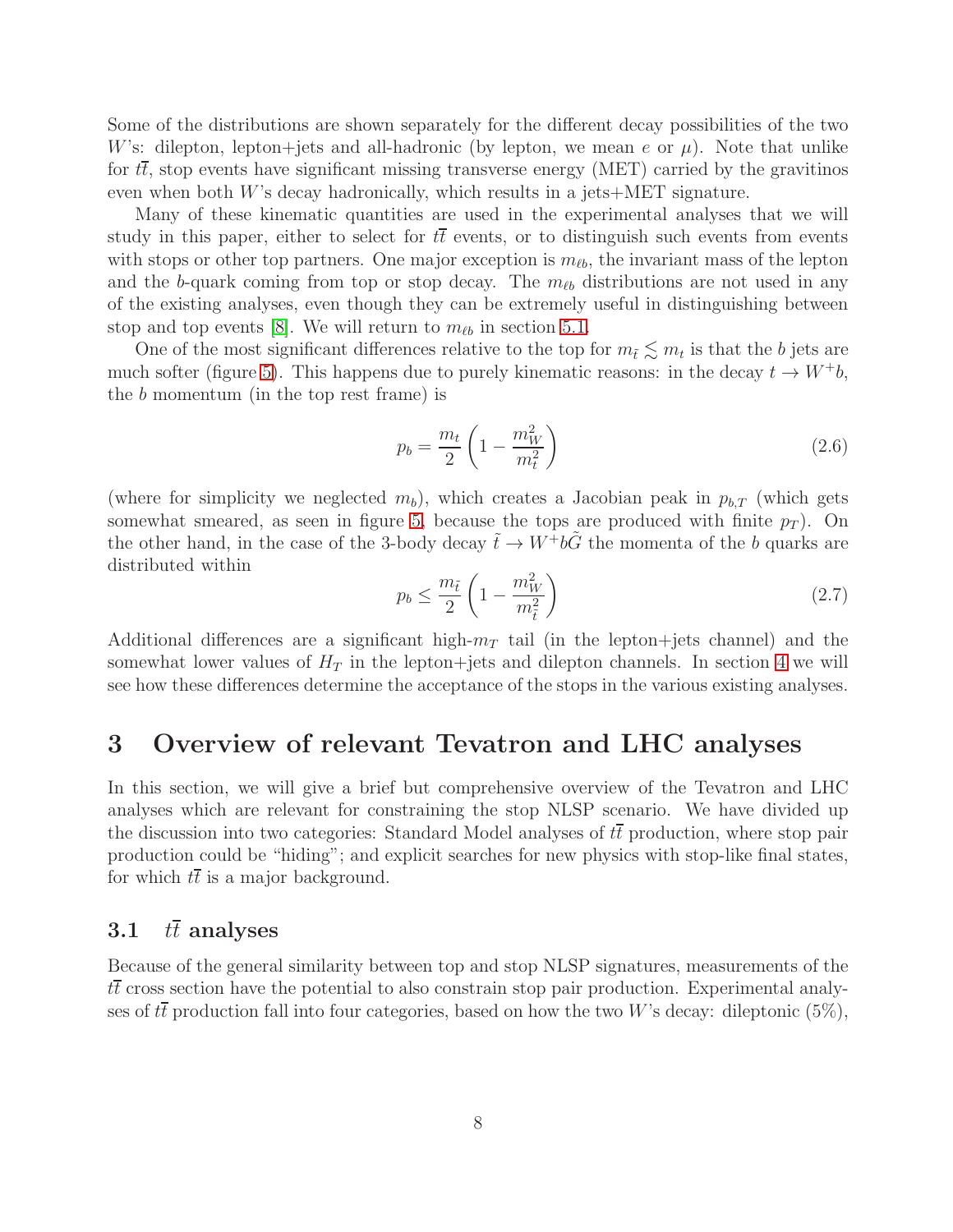| Analysis            | Leptons        | b tags   | Luminosity            | Excluded      |  |
|---------------------|----------------|----------|-----------------------|---------------|--|
|                     |                |          |                       | stop masses   |  |
| CDF <sub>[15]</sub> | $\overline{2}$ | $\geq 0$ | $4.47~{\rm fb^{-1}}$  |               |  |
|                     |                | $\geq 1$ | $4.47~{\rm fb}^{-1}$  |               |  |
| CDF[16]             | $\overline{2}$ | $>0\,$   | $5.1~{\rm fb}^{-1}$   |               |  |
|                     |                | $\geq 1$ | $4.8~{\rm fb}^{-1}$   |               |  |
| $D0$ [17]           | $\overline{2}$ | $\geq 0$ | $5.4~{\rm fb^{-1}}$   | not simulated |  |
| CDF <sub>[18]</sub> | $\mathbf{1}$   | $\geq 1$ | $4.3~{\rm fb}^{-1}$   |               |  |
| $D0$ [19]           | $\mathbf{1}$   | $\geq 1$ | $5.3~{\rm fb}^{-1}$   | not simulated |  |
| ATLAS $[20]$        | $\overline{2}$ | $\geq 0$ | $35 pb^{-1}$          |               |  |
|                     |                | $\geq 1$ | $35$ pb <sup>-1</sup> |               |  |
| CMS [21]            | $\overline{2}$ | $\geq 0$ | $36$ pb <sup>-1</sup> | not simulated |  |
|                     |                | $\geq 1$ | $36$ pb <sup>-1</sup> | not simulated |  |
| ATLAS [22, 23]      | 1              | $\geq 0$ | $35 pb^{-1}$          |               |  |
|                     |                | $\geq 1$ | $35$ pb <sup>-1</sup> |               |  |

<span id="page-9-1"></span>Table 1: The most recent Tevatron and LHC  $t\bar{t}$  cross section measurements (with cut-andcount analyses). The dashes indicate that no ranges of stop NLSP masses were found to be excluded at 95% CL by our reproduction of the analyses. The last column indicates the most sensitive analyses whose results will be presented in more detail.

lepton+jets ([3](#page-9-0)5%), jets+MET (10%), or all hadronic (50%).<sup>3</sup> The dilepton channel is generally the cleanest: after requiring two leptons, two jets, and MET, the signal-to-background ratio for  $t\bar{t}$  events is typically  $\sim 2$ , and after requiring at least one of the jets to be b-tagged it increases to ∼ 10. However, due to the small branching ratio of this mode there is statistical uncertainty roughly of the same size as the systematic uncertainty (this is true for both 5 fb<sup>-1</sup> at the Tevatron and 35 pb<sup>-1</sup> at the LHC, for both pre-tag and b-tagged samples). The lepton+jets channel has a much larger branching ratio, however the pre-tag sample is dominated by the  $W+$ jets background, so usually only the b-tagged sample is relevant (unless more sophisticated techniques that assume detailed information about the signal properties are used, but those would have less sensitivity to new physics). After a typical set of requirements (a lepton,  $\geq$  4 jets, MET) the signal-to-background ratio is  $\sim$  4 and the systematic uncertainty dominates over the statistical uncertainty (by a factor of  $\sim$  2). The most recent Tevatron and LHC  $t\bar{t}$  cross section measurements in the dilepton and lepton+jets final states using cut-and-count methods are listed in table [1.](#page-9-1)

<span id="page-9-0"></span><sup>&</sup>lt;sup>3</sup>By lepton we mean e or  $\mu$  (including the case of a leptonically decaying  $\tau$ ). The jets+MET category consists of zero-lepton events where at least one W decays to  $\tau\nu$  and the  $\tau$  subsequently decays hadronically. The all-hadronic category, by contrast, consists of events with no intrinsic MET, where both W's have decayed hadronically.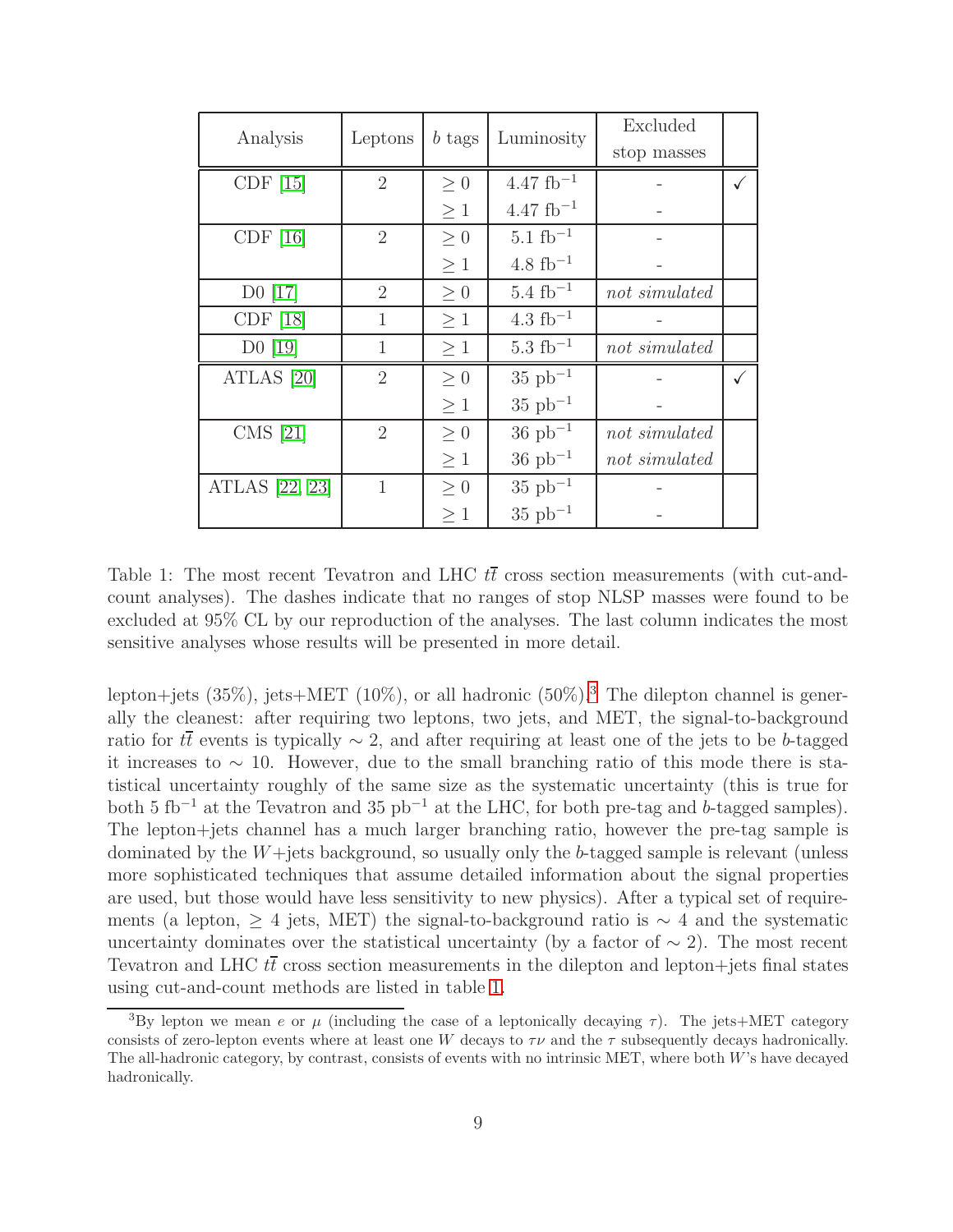To get a rough idea of the sensitivity of  $t\bar{t}$  cross section measurements to stop pair production in these channels, we can consider the ratio of stop and top production cross sections, which can be read off figure [1.](#page-2-0) For example, for  $m_{\tilde{t}} = m_t$ ,  $\sigma_{\tilde{t}\tilde{t}'} / \sigma_{t\tilde{t}} = 0.10$  at the Tevatron and 0.18 at the LHC. Since  $t\bar{t}$  is a dominant background to stop pair production, this gives a crude estimate for the signal-to-background ratios, both with and without b tagging. Of course, these numbers will be affected, sometimes very significantly, by the differences in the kinematic properties between stop and top events discussed in section [2.](#page-3-0)

Decay modes without leptons seem less useful because of the large QCD background. A possible exception is the jets+MET channel. Because of the MET carried by the gravitinos, most of the stop events fall in this category. By contrast, the  $t\bar{t}$  background is significantly reduced (branching ratio ∼ 10% as indicated above). The QCD background (where MET can arise due to mismeasured jets) is still an obstacle for a cut-and-count analysis, but a dedicated search using for example neural networks may work (similarly to the top mass measurement in this channel [\[24\]](#page-27-5)). However, designing such a search and examining its feasibility is beyond the scope of the present paper.

Various properties of the top quark have been measured besides the cross section. In particular, the top mass has been measured at the Tevatron with the great precision of 1 GeV. However, these measurements are not necessarily more sensitive to the presence of stop events. Many of them use matrix elements or neural networks for background rejection and are therefore likely to discriminate against stop events. Others, in order to extract the desired quantity and/or obtain a pure sample of tops, require a detailed reconstruction of the  $t\bar{t}$  event from the observed objects. Since the momentum carried by the gravitinos will be unaccounted for, stop events will not reconstruct in a meaningful way and are likely to be rejected as background or make a relatively smooth contribution to the measured distributions. These analyses also present a practical difficulty for us, since without having access to the code used in the experimental study, reproducing the behavior of complex algorithms for events which they were not designed to treat would be risky. For these reasons, we do not include these measurements in our study.

#### <span id="page-10-0"></span>3.2 Searches for new physics

Several experimental studies have looked specifically for light stops, but not in the GMSB scenario with stop NLSP that we consider here. However, in some cases the stops also had  $t\bar{t}$ -like signatures and such analyses can have good acceptance to GMSB stops as well (despite the fact that they were optimized for other scenarios). We have listed the relevant searches in table [2,](#page-11-0) and will now proceed to describe them in more detail.

At the Tevatron, CDF [\[25\]](#page-27-6) and D0 [\[26,](#page-27-7) [27,](#page-27-8) [28\]](#page-27-9) have considered the situation in which the stop decays via a virtual chargino as

<span id="page-10-1"></span>
$$
\tilde{t} \to b\ell^+\tilde{\nu} \tag{3.1}
$$

where the massive sneutrino  $\tilde{\nu}$  can be the LSP or decay invisibly as  $\tilde{\nu} \to \nu \tilde{\chi}_1^0$  or  $\nu \tilde{G}$ . The signature here is similar to that of the dilepton channel of [\(1.1\)](#page-2-1). The D0 search [\[28\]](#page-27-9) (with 5.4 fb<sup>-1</sup> of data) used distributions of composite discriminant variables optimized for the decay [\(3.1\)](#page-10-1) as a function of the stop-sneutrino mass difference, and excluded stops with masses as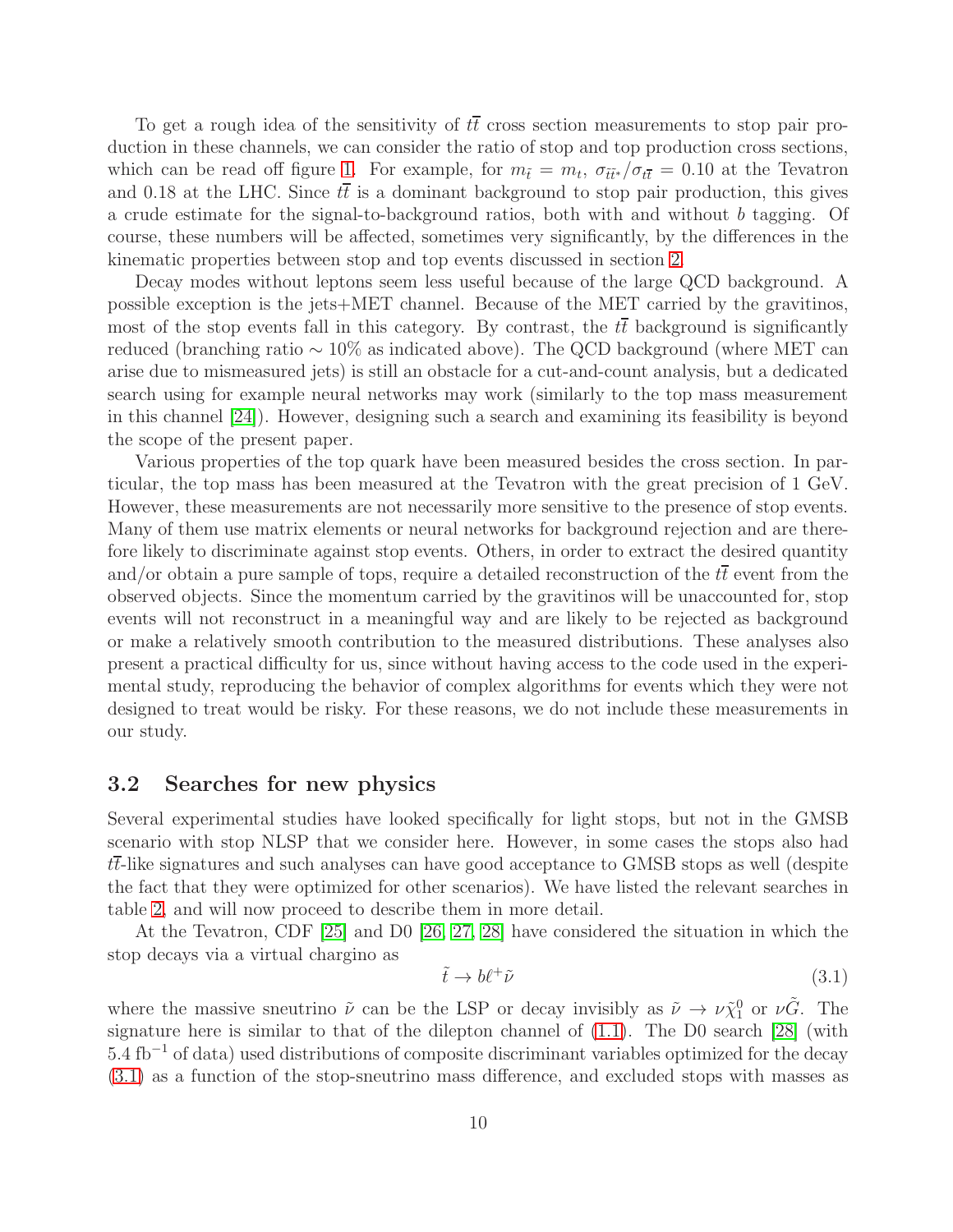| Analysis                      | Leptons | $b$ tags       | Luminosity                    | Excluded                          |  |
|-------------------------------|---------|----------------|-------------------------------|-----------------------------------|--|
|                               |         |                |                               | stop masses                       |  |
| D0 stop search $[28]$         | 2       | > 0            | $5.4~{\rm fb^{-1}}$           | $m_{\tilde{t}} \lesssim 123$      |  |
| $CDF$ stop search $[30]$      | 2       | $\overline{0}$ | $2.7~{\rm fb}^{-1}$           |                                   |  |
|                               |         | $\geq 1$       | $2.7~{\rm fb}^{-1}$           | $105 \leq m_{\tilde{t}} \leq 120$ |  |
|                               |         |                | with stop mass reconstruction | $m_{\tilde{t}} \lesssim 150$      |  |
| D0 stop search $[29]$         |         | >1             | $0.9~{\rm fb^{-1}}$           | not simulated                     |  |
| ATLAS top partner search [14] |         | > 0            | $35.3 \text{ pb}^{-1}$        |                                   |  |
| ATLAS SUSY search [33]        | >1      | $\geq 1$       | $35 pb^{-1}$                  |                                   |  |

<span id="page-11-0"></span>Table 2: Recent new physics searches and the stop NLSP masses (in GeV) excluded by them at 95% CL according to our analysis. The last column indicates the most constraining analyses whose results will be presented in more detail.

large as 240 GeV for a certain range of  $\tilde{\nu}$  masses (assuming 100% dilepton branching ratio, an order of magnitude larger than in our case).

Another possibility that has been studied is

<span id="page-11-1"></span>
$$
\tilde{t} \to b\tilde{\chi}_1^+, \qquad \tilde{\chi}_1^+ \to W^{+(*)}\tilde{\chi}_1^0 \tag{3.2}
$$

which also gives rise to a  $t\bar{t}$ -like signature. The most recent such study from D0 in the lepton+jets channel (although with only 0.9 fb<sup>−</sup><sup>1</sup> ) did not yield significant exclusion limits [\[29\]](#page-27-11).

Finally, CDF [\[30,](#page-27-10) [31,](#page-27-12) [32\]](#page-28-1) has considered a scenario which has some overlap with [\(3.2\)](#page-11-1) in the dileptonic final state:

$$
\tilde{t} \to b\tilde{\chi}_1^+, \qquad \tilde{\chi}_1^+ \to \ell^+ \nu \tilde{\chi}_1^0 \tag{3.3}
$$

The CDF study treated the chargino branching ratio to leptons as a free parameter. If the chargino decays through a  $W$  as in  $(3.2)$ , then the dilepton channel will have branching ratio of 0.11 (as is the case for our stop NLSP scenario). The chargino can also decay through a charged higgs, a slepton or a sneutrino, in which case the branching ratio can be as high as 1. In order to discriminate between stop and top events, CDF has designed an algorithm for approximately reconstructing the stop mass. Because the final state contains four undetectable particles and the masses of the intermediate chargino and the final neutralino are unknown, it is impossible to reconstruct the event rigorously. Nevertheless, after assuming a mass for the chargino, the algorithm is able to construct a quantity, "stop mass," whose distribution is peaked roughly at the stop mass. For top events, one obtains a much broader distribution peaked somewhat above the top mass. Using 2.7 fb<sup>-1</sup> of data, CDF were able to exclude stop masses of up to 200 GeV for certain chargino and neutralino masses assuming a dilepton branching ratio of 1, but only a small range of stop masses around 130 GeV for a branching ratio of 0.11.

Among the searches for new physics released by the LHC experiments to date, two may be potentially relevant to light stops. One is the ATLAS SUSY search for events with leptons,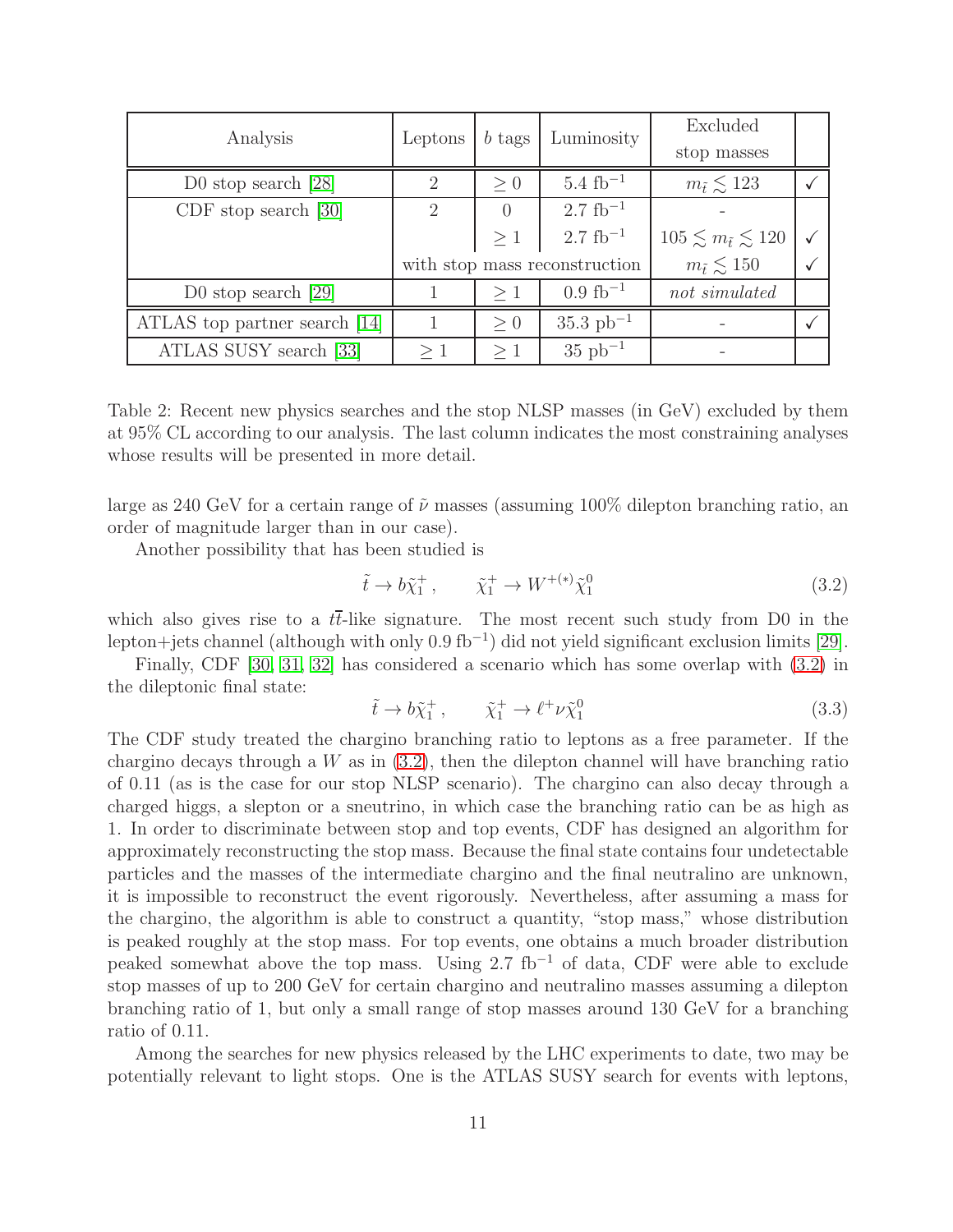b-jets and missing energy [\[33\]](#page-28-0). This search assumed the decay channel [\(3.2\)](#page-11-1). It did not have sufficient exclusion power for directly produced light stop pairs (but only for stops produced in decays of relatively light gluinos). The search was not optimal for such stops, in part because it required the effective mass of the event to be  $m_{\text{eff}} > 500 \text{ GeV}$ . Another interesting study is an ATLAS search for a heavy top partner (a fermion decaying into a top and an invisible particle) [\[14\]](#page-26-11). This is potentially better suited to the light stop NLSP scenario, because it does not impose a hard  $m_{\text{eff}}$  cut.

### <span id="page-12-0"></span>4 Constraints from the Tevatron and the LHC

Using crude detector simulations and object definitions (see appendix [C](#page-23-1) for details), we have reproduced a large number of the analyses listed in tables [1](#page-9-1) and [2](#page-11-0) to a reasonable level of accuracy. We have then used this to estimate the current experimental constraints on stop NLSPs. As can be seen from the tables, most analyses currently set no limit at all on stop NLSPs. This is not surprising, given that no analysis has been optimized to this scenario. Experimental sensitivity is degraded by a combination of low acceptance, especially for the lighter stops, and/or low cross section, especially for the heavier stops.

In this section, we will describe in more detail those analyses that we have found to be most sensitive to the stop NLSP scenario. These are indicated by the check marks in tables [1](#page-9-1) and [2.](#page-11-0) As we will discuss below, these searches succeed either because they are more accepting to soft jets, or because they use more discriminating variables such as  $m<sub>T</sub>$  or the "reconstructed" stop mass".

For the most part, we have focused on the simple "cut-and-count" portions of these analyses. This is the type of analysis that we can simulate most reliably, and anyway, we expect such analyses to be the most receptive to scenarios that differ somewhat from those for which they were designed. One exception is the CDF stop search [\[30\]](#page-27-10), where we were able to reproduce their more sophisticated analysis based on the "stop mass" reconstruction. This actually ends up setting the best limit on the stop mass. For the D0 stop search [\[28\]](#page-27-9), which also uses a more sophisticated approach, we were unfortunately unable to make use of their distributions of composite variables without having access to data. Here we will only use the simple cuts which precede that procedure (the "selection 1" described in [\[28\]](#page-27-9)).

We will discuss the "cut-and-count" analyses in section [4.1,](#page-12-1) and the CDF stop mass reconstruction in section [4.2.](#page-15-0)

#### <span id="page-12-1"></span>4.1 Cut-and-count analyses

For each analysis and each final state, we compute the expected number of stop events using the following formula:

<span id="page-12-2"></span>
$$
N_{\tilde{t}\tilde{t}^*} = \left(\frac{\epsilon_{\tilde{t}\tilde{t}^*}}{\epsilon_{t\tilde{t}}}\right) \times \left(\frac{\sigma_{\tilde{t}\tilde{t}^*}}{\sigma_{t\tilde{t}}}\right) \times N_{t\tilde{t}}
$$
\n(4.1)

The first factor is obtained from our simulation. It is the acceptance for stop pair production relative to that for  $t\bar{t}$ . This is shown in figure [9](#page-14-0) for the highlighted analyses. The second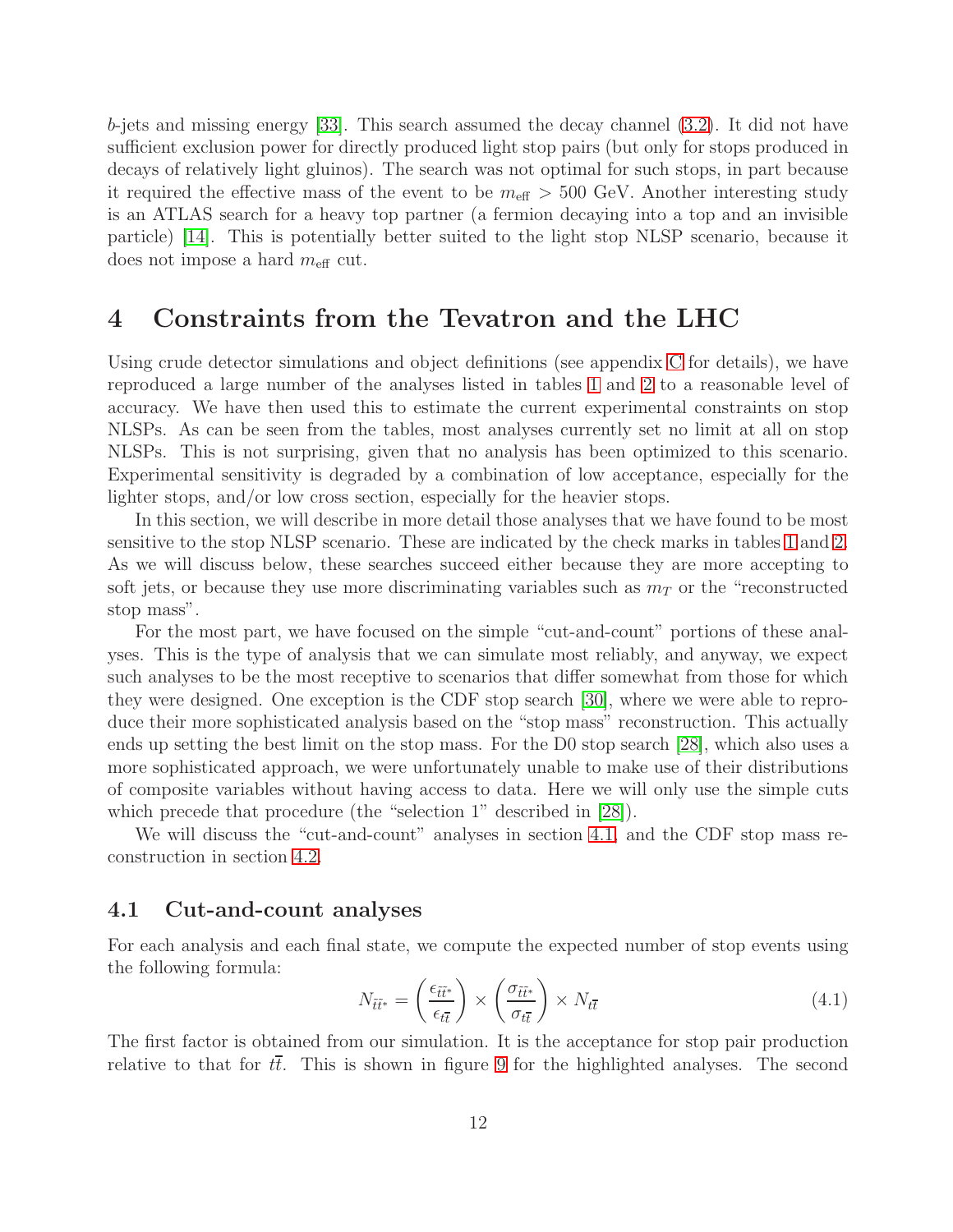| Analysis                                             |     | $\tilde{t}\tilde{t}$ <sup>*</sup> $ t\overline{t}$ bg total bg data |     |
|------------------------------------------------------|-----|---------------------------------------------------------------------|-----|
| CDF $t\bar{t}$ cross section [15] (pre-tag sample)   | 21  | $156$   $223 \pm 16$                                                | 215 |
| D0 stop search $[28]$ (selection 1)                  |     | 46   183   1174 $\pm$ 73   1147                                     |     |
| CDF stop search $[30]$ ( <i>b</i> -tagged sample)    |     | $12.9 \mid 45.0 \mid 52.4 \pm 7.2 \mid$                             | 57  |
| ATLAS $t\bar{t}$ cross section [20] (pre-tag sample) |     | $17.5$   74.7   96.3 $\pm$ 8.6                                      | 105 |
| ATLAS top partner search [14]                        | 7.2 | 9.2   17.2 $\pm$ 2.6                                                | 17  |

<span id="page-13-0"></span>Table 3: The expected numbers of events for a 150 GeV stop NLSP,  $t\bar{t}$  background, total background (and its systematic uncertainty, as discussed in appendix [B.2\)](#page-23-0) and the observed number of events.

factor is the stop cross section (figure [1\)](#page-2-0), again relative to the  $t\bar{t}$  cross section. The final factor is the expected number of  $t\bar{t}$  events, which we take from the experimental analyses themselves, with one important modification – we have normalized the  $t\bar{t}$  numbers of events to the NNLO<sub>approx</sub>+NNLL cross sections quoted in appendix [B.1,](#page-22-1) which generally differ slightly (typically lower by  $\sim 10\%$ ) from the values assumed in the original experimental analyses. Table [3](#page-13-0) shows the event yields for the case of a 150 GeV stop. We estimate that the event yields are correct to the  $\sim 10\%$  level (for more details, see appendix [C\)](#page-23-1). This is sufficient for all practical purposes since this is anyway of the size of the theoretical uncertainty on the stop cross section.

Finally, with the expected number of stop events in hand, we estimated the exclusion confidence levels (CL) for the stop NLSP as a function of its mass using the frequentist method [\[34\]](#page-28-2). Our confidence levels include estimates of the systematic uncertainties based on the information available in the experimental papers – for more details see appendix [B.2.](#page-23-0) The 95% CL excluded cross sections, relative to the theoretical stop cross section, are summarized in figure [10.](#page-15-1) For the LHC searches we also present the expected exclusion limits for 300 pb<sup>−</sup><sup>1</sup> and 3 fb<sup>-1</sup> of data. We computed them by assuming the number of observed events for those luminosities to be the expected number of background events, and the systematic uncertainties  $(\text{in } \%)$  to remain the same. This is a conservative, somewhat pessimistic assumption since some of the systematics will improve with more data.

Figures [9](#page-14-0) and [10](#page-15-1) contain the main results of our paper. Some comments on these results are now in order.

By estimating the number of stop events via the ratios in [\(4.1\)](#page-12-2) and the experimental prediction for  $N_{t\bar{t}}$ , many of the systematic errors in our simulations should cancel out. This gives us some confidence in the accuracy of our results. Another important check is that the raw number of tt events predicted by our simulations generally agrees at the  $\sim 30\%$  level with  $N_{t\bar{t}}$  from the experimental references. (For more details see appendix [C.](#page-23-1)) Note that in any event, the limits on the stop mass are fairly robust. Changing the acceptance by  $\sim 10\%$  in either direction would not affect the stop mass limit by very much, given the rapid power-law dependence of the stop cross section as a function of its mass.

We find that for very light stops ( $m_t \sim 120 \text{ GeV}$ ), the acceptance is affected significantly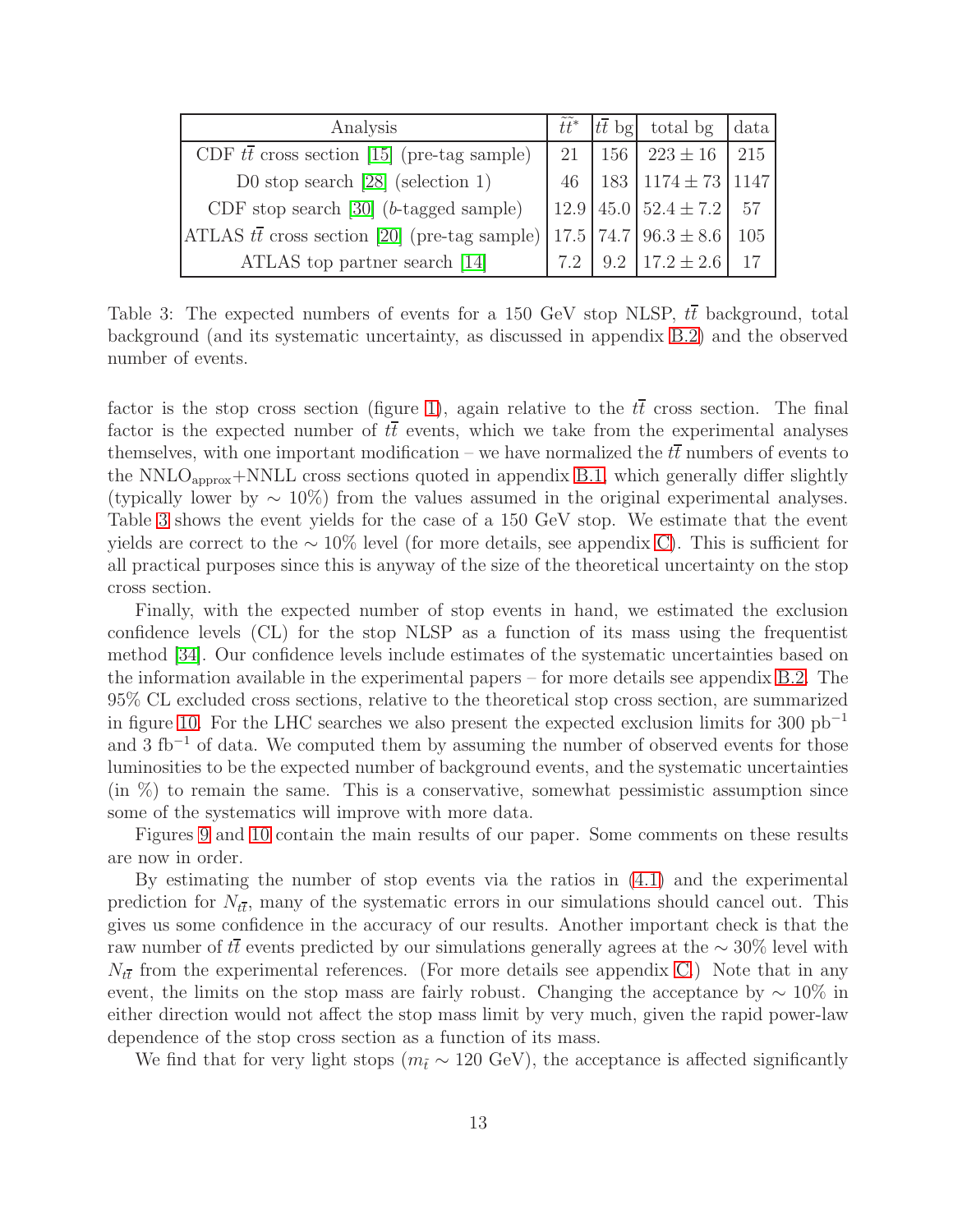

<span id="page-14-0"></span>Figure 9: Acceptances of  $\tilde{t}\tilde{t}^*$  events relative to those of  $t\bar{t}$  events for the pre-tag sample of the CDF  $t\bar{t}$  cross section measurement in the dilepton channel [\[15\]](#page-26-12) (blue), the D0 stop search in the  $e\mu$  channel (up to selection 1) [\[28\]](#page-27-9) (red), the b-tagged sample of the CDF stop search in the dilepton channel [\[30\]](#page-27-10) (green), the pre-tag sample of the ATLAS  $t\bar{t}$  cross section measurement in the dilepton channel [\[20\]](#page-27-1) (pink) and the ATLAS top partner search [\[14\]](#page-26-11) (gray).

by the requirements regarding the number and  $E_T$  of jets. Recall from figure [5](#page-6-0) that the b jets coming from light stop decays are very soft. In figure [9,](#page-14-0) the acceptance is close to 1 only for the D0 stop search (red curve) because that analysis does not impose a requirement on the number of jets. As a result, it gives the best cut-and-count exclusion limit for a 120 GeV stop (see figure [10\)](#page-15-1). The acceptance is still relatively high for the b-tagged sample of the CDF stop search (green curve), which requires one jet of 15 GeV and another of 12 GeV. All the other analyses in figure [9](#page-14-0) (and even more so some of the analyses from tables [1](#page-9-1) and [2](#page-11-0) which are not included in the figure) have stricter jet  $E_T$  requirements which result in much lower acceptances. This is true for both dilepton and lepton+jets analyses.

For heavier stops ( $m_{\tilde{t}} \geq 150$  GeV) the b jets become harder and are able to satisfy the selection requirements much more efficiently, but the limits become significantly weaker because of the smaller cross sections. The ATLAS top partner search in the lepton+jets channel has an exceptionally high acceptance relative to  $t\bar{t}$ , because it uses a cut on  $m<sub>T</sub>$  requiring  $m_T > 120$  GeV. As shown in figure [6,](#page-6-1) this eliminates the top background (where  $m_T$  peaks sharply below  $m_W$  since the MET is all from a single  $W \to \ell \nu$  decay), while still retaining a decent fraction of the signal. This search is still unable to exclude any stop mass range at 95% CL, but this is due to low statistics. We find that with several hundreds  $pb^{-1}$  of data it will have a potential for 95% CL exclusion for stop masses up to about 180 GeV, as shown in figure [10,](#page-15-1) but beyond that the analysis is limited by (our rather pessimistic extrapolation of)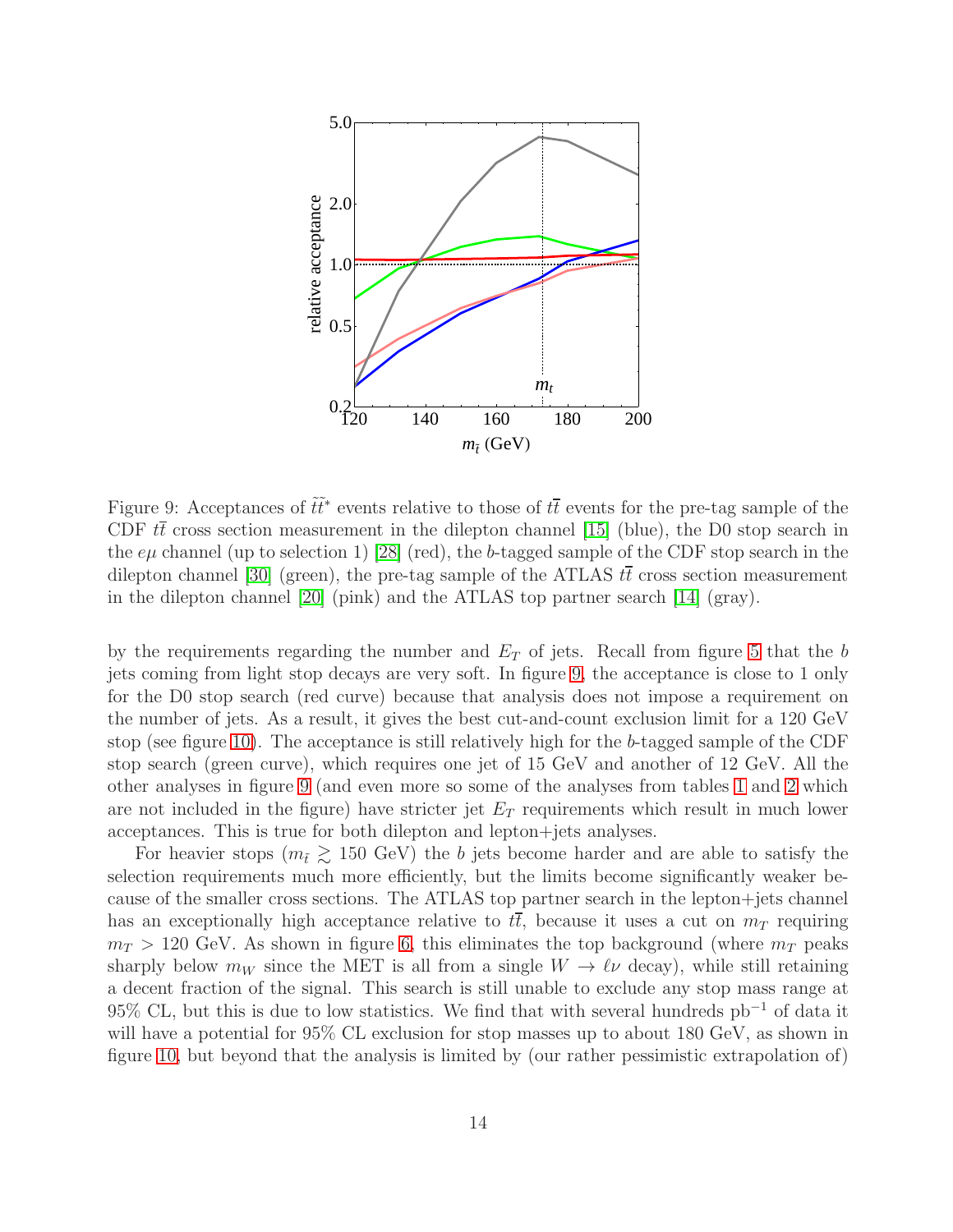

<span id="page-15-1"></span>Figure 10: 95% CL excluded cross sections, relative to the theoretical stop cross section. On the left we present our limits from the Tevatron analyses: the pre-tag sample of the CDF  $t\bar{t}$  cross section measurement in the dilepton channel [\[15\]](#page-26-12) (blue), the D0 stop search in the  $e\mu$  channel (up to selection 1) [\[28\]](#page-27-9) (red), and the b-tagged sample of the CDF stop search in the dilepton channel [\[30\]](#page-27-10) (green). The two thick green lines are obtained from the stop mass reconstruction procedure of [\[30\]](#page-27-10). The right plot presents our limits from the LHC analyses: the pre-tag sample of the ATLAS  $t\bar{t}$  cross section measurement in the dilepton channel [\[20\]](#page-27-1) (pink) and the ATLAS top partner search [\[14\]](#page-26-11) (gray), where the solid lines are the actual limits (from 35 pb<sup>−</sup><sup>1</sup> of data) while the dashed and dotted lines are approximate expected limits for 300 and 3000  $pb^{-1}$ , respectively.

<span id="page-15-0"></span>the systematic errors.

#### 4.2 Stop mass reconstruction

We have implemented the dilepton stop mass reconstruction algorithm of the CDF analysis [\[30,](#page-27-10) [31,](#page-27-12) [32\]](#page-28-1) (in a somewhat simplified way described in appendix [D\)](#page-25-0). Despite the fact that the logic of the algorithm uses the assumption that the stop decays as  $\tilde{t} \to b\tilde{\chi}_1^+ \to \ell^+ \nu b \tilde{\chi}_1^0$ , we find that surprisingly it works also for our stop NLSPs, in the sense of giving a reconstructed mass distribution that is much sharper than that of the top and centered at a different value. Our reproduction of the distribution from [\[30\]](#page-27-10) (for  $m_{\tilde{t}} = 132.5 \text{ GeV}$ ) is shown in figure [11\(](#page-16-0)A) (for the b-tagged channel). The same figure shows also the result we obtain for a stop NLSP of the same mass.

We can use the results of the CDF study for setting limits on stop NLSPs by finding pairs of NLSP and gravity-mediated stops with similar mass distribution (which would sometimes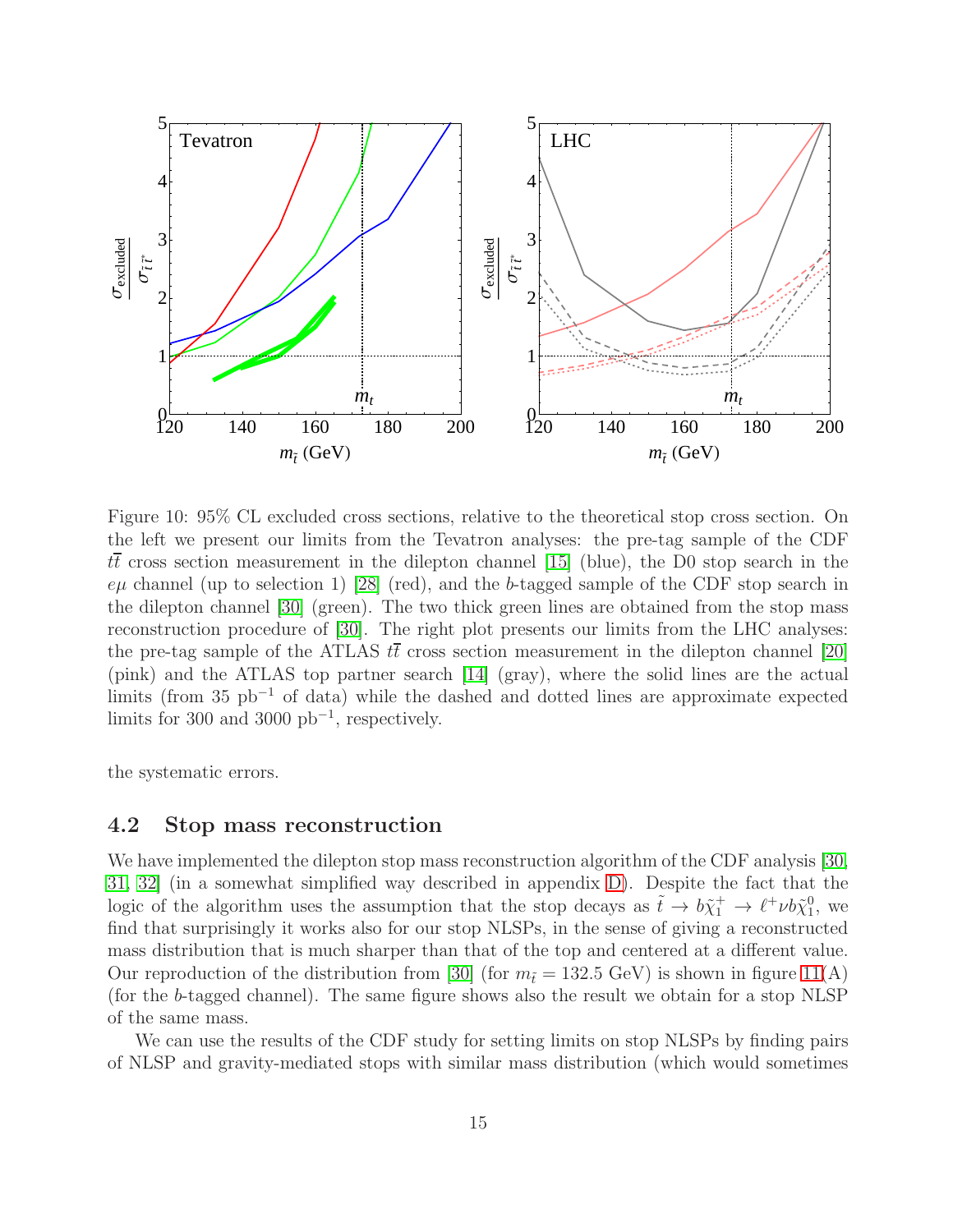

<span id="page-16-0"></span>Figure 11: Normalized distributions of the reconstructed stop mass obtained for the top (solid black), and the gravity-mediated (dashed red) and NLSP (dotted blue) stops from table [4.](#page-17-2)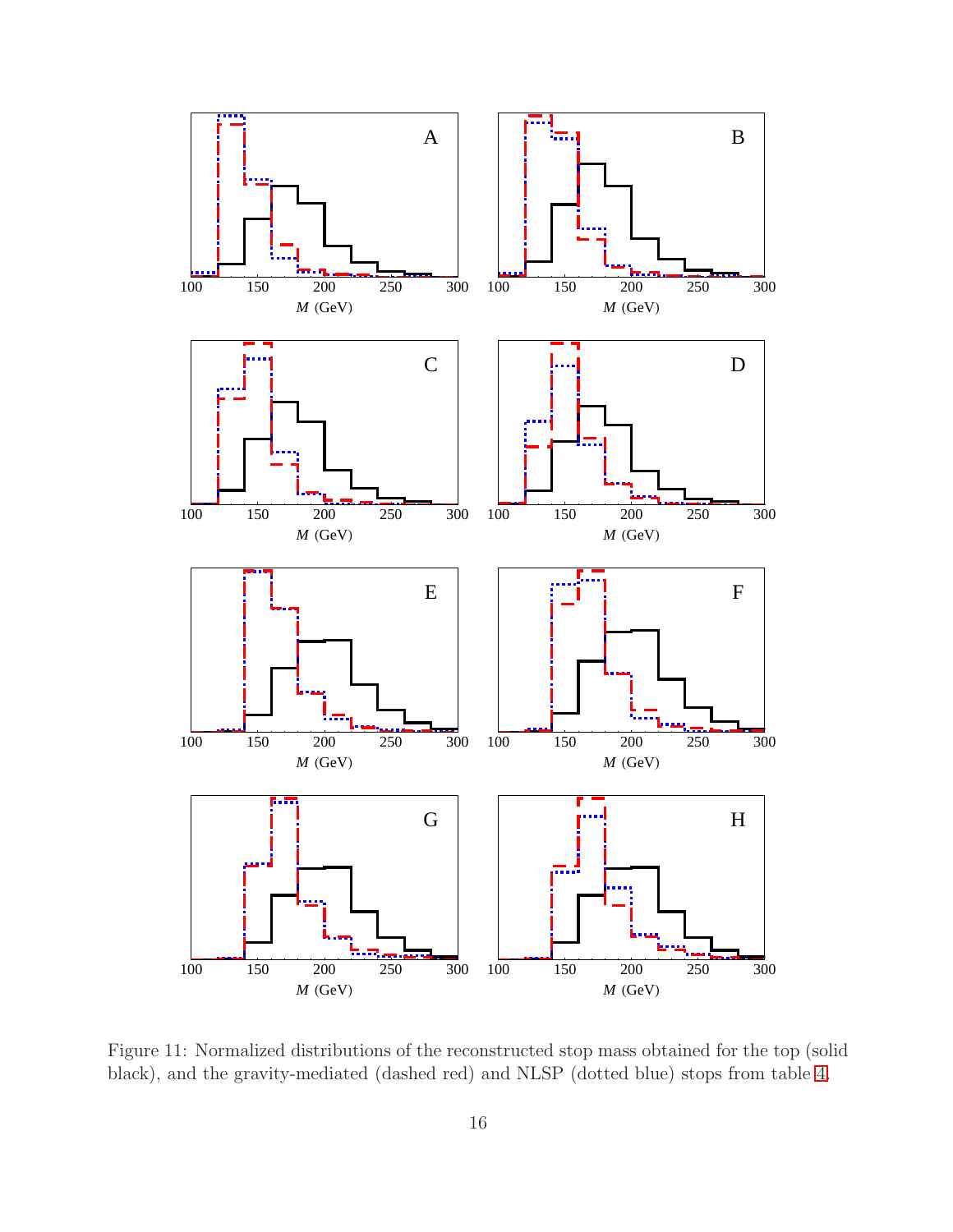|               | $\case$ NLSP    | gravity-mediated |                                        |                        |    |  |
|---------------|-----------------|------------------|----------------------------------------|------------------------|----|--|
|               | $m_{\tilde{t}}$ | $m_{\tilde{t}}$  | $m_{\tilde{\chi}^{\pm}_1}$             | $m_{\tilde{\chi}^0_1}$ | BR |  |
| А             | 132.5           |                  | $132.5 \mid 105.8 \mid 47.6 \mid 0.17$ |                        |    |  |
| B             | 145             | 137              | $105.8$ 47.6 0.13                      |                        |    |  |
| $\mathcal{C}$ | 155             | 140              | $105.8$ 47.6 0.11                      |                        |    |  |
| $\Box$        | 165             | 150              | $105.8$ 47.6 0.10                      |                        |    |  |

|                           | $\case$ NLSP    | gravity-mediated |                                      |                            |    |  |
|---------------------------|-----------------|------------------|--------------------------------------|----------------------------|----|--|
|                           | $m_{\tilde{t}}$ | $m_{\tilde{t}}$  | $m_{\tilde{\chi}^{\pm}}$             | $m_{\tilde{\chi}_{1}^{0}}$ | BR |  |
| E                         | 140             |                  | 150   125.8   58.8   0.25            |                            |    |  |
| $\boldsymbol{\mathrm{F}}$ | 150             |                  | 155   125.8   58.8   0.20            |                            |    |  |
| G                         | 160             |                  | $160 \mid 125.8 \mid 58.8 \mid 0.16$ |                            |    |  |
| H                         | 165             |                  | $160 \mid 125.8 \mid 58.8 \mid 0.13$ |                            |    |  |

<span id="page-17-2"></span>Table 4: Pairs of NLSP–gravity-mediated stops which have equal numbers of events passing the selection of the b-tagged channel of [\[30\]](#page-27-10) and similar reconstructed mass distributions (figure [11\)](#page-16-0). The first table corresponds to figure  $2(a)$  of [\[30\]](#page-27-10) which assumes chargino mass of 105.8 GeV and the second table to figure 2(b) with chargino mass of 125.8 GeV.

require them to have non-equal true masses) and same number of events (which can be obtained by tuning the dilepton branching ratio of the gravity-mediated stop). Note that by taking this approach we bypass the need to reproduce the analysis of the systematic uncertainties. Also, the imperfections in our simulation of the stop NLSP events and the mass reconstruction algorithm are likely to be canceled to a large extent by similar imperfections in our simulation of the corresponding gravity-mediated stops.

Table [4](#page-17-2) shows pairs of NLSP and gravity-mediated stops that have same event counts and similar reconstructed mass plots (in the b-tagged channel) which are shown in figure [11.](#page-16-0) With these pairs in hand, we can approximately read off the corresponding 95% CL exclusion limits from figure 2 of [\[30\]](#page-27-10). We include the results in figure [10](#page-15-1) (thick green lines, corresponding to the two chargino mass hypotheses of [\[30\]](#page-27-10)). The conclusion is that stop NLSP is excluded for  $m_{\tilde{t}} \lesssim 150 \text{ GeV}.$ 

Evidently, the more sophisticated approach of the CDF stop search sets the best limit on stop NLSPs. This illustrates the power of using more discriminating variables in searching for new physics in the  $t\bar{t}$  sample. We are optimistic that with more work the limit could be further improved with existing data. For instance, it would be interesting to see what constraints the existing D0 stop search [\[28\]](#page-27-9) can set when going beyond the simple cut-and-count portion ("selection 1") that we have considered here.

## <span id="page-17-0"></span>5 Other types of measurements

In this section we discuss several additional methods that may be relevant for future searches for stop NLSPs.

## <span id="page-17-1"></span>5.1  $m_{\ell b}$  and b-jet  $p_T$

As has been pointed out already in [\[8\]](#page-26-5), the stop NLSP has a distinct distribution of the invariant mass  $m_{\ell b}$  which can be useful for reducing the  $t\bar{t}$  background. We show this distribution in figure [8.](#page-7-0) While there exists an ambiguity in pairing each lepton with the  $b$  jet that came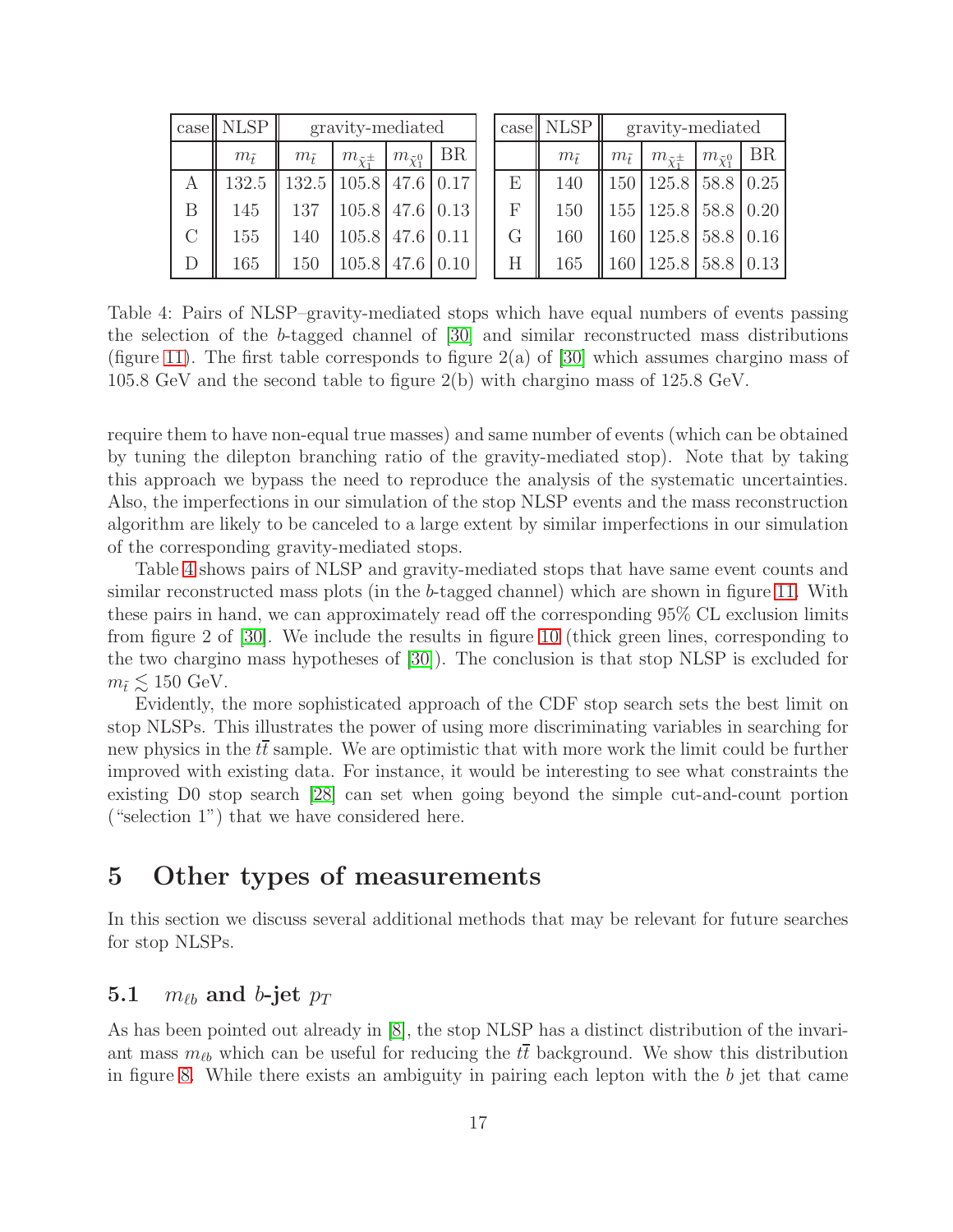from the same top or stop, we see that even incorrectly paired cases happen to contribute in a similar way to the differences between the distributions. This happens because the lower  $m_{\ell b}$ values for the stops can be attributed to a large extent to the lower momenta of the b quarks. Unfortunately, it seems that raw data for the  $m_{\ell b}$  distribution of  $t\bar{t}$  samples at the Tevatron have not been published since the early measurements with  $\sim 700 \text{ pb}^{-1}$  [\[35\]](#page-28-3). Such data from the Tevatron or the LHC may be able to strongly constrain the stop.

It is also possible that just the analysis of the b-jet  $p_T$  distribution will have a comparable power. As discussed in section [2.2](#page-5-0) (see figure [5\)](#page-6-0), the b-jets coming from stop NLSP decays are generally much softer than those from top decays. If some way could be devised to take advantage of this separation, this could become a useful way of distinguishing stop events from top events. Some potential limiting factors for such an analysis might be: that only jets with  $p_T \gtrsim 12$  GeV can be properly reconstructed; that without b tagging ISR jets may contribute as well; that b tagging efficiency decreases with  $p_T$ ; and that additional backgrounds become important once low- $p_T$  jets are allowed.

### <span id="page-18-0"></span>5.2 Displaced decays

As we mentioned in section [2,](#page-3-0) the stop NLSP can naturally be long lived. (Another situation in which the stop can be long-lived due to a suppressed coupling is the right-handed sneutrino LSP scenario [\[36\]](#page-28-4).) If the stop decays between  $\sim 100 \ \mu m$  and  $\sim 0.5 \ m$  away from the interaction point in the plane transverse to the beam (the precise range depends on the particular experiment), the tracks of the charged particles produced from its decay products can be identified as emerging from a displaced vertex. For distances above  $\sim 1$  cm, where the background of displaced vertices coming from heavy flavor production becomes small, the displaced vertices of the stop can even make its signal easier to separate from the  $t\bar{t}$  and other standard model backgrounds. Triggering on such events is easy thanks to the presence of leptons (from the leptonic decays of the b or the  $W$ ). Reconstructing the displaced vertices is also simple because of the presence of a b jet and a lepton or two additional jets, each jet typically containing multiple charged particles.

Even without using the presence of displaced vertices, such events may be included in the samples of prompt searches like those we studied in this paper and our analysis will apply. But this depends on the details of the logic used in the event selection procedure of each experiment. For example, such events may not make it into the sample or may be analyzed incorrectly if some part of the procedure uses the assumption that all the relevant tracks in the event emerge from the vicinity of the primary vertex.<sup>[4](#page-18-1)</sup>

So far, there have not been any dedicated searches for stop decays at displaced vertices. However, many of the ideas that would be useful for such a search can be borrowed from searches that addressed displaced decays of certain other particles. In particular, the D0 search [\[37\]](#page-28-5) for pair produced long-lived neutral particles that each decay into  $b\overline{b}$  within the tracker (motivated by the hidden valley scenario) seems relevant. Methods for studying such a scenario have been developed also at ATLAS [\[38\]](#page-28-6), who in addition considered the possibility

<span id="page-18-1"></span><sup>4</sup>For example, the D0 stop search [\[28\]](#page-27-9) requires the distance of closest approach between the muon track and the primary vertex to be  $< 0.02$  cm if the track includes hits in the silicon tracker or  $< 0.2$  cm otherwise.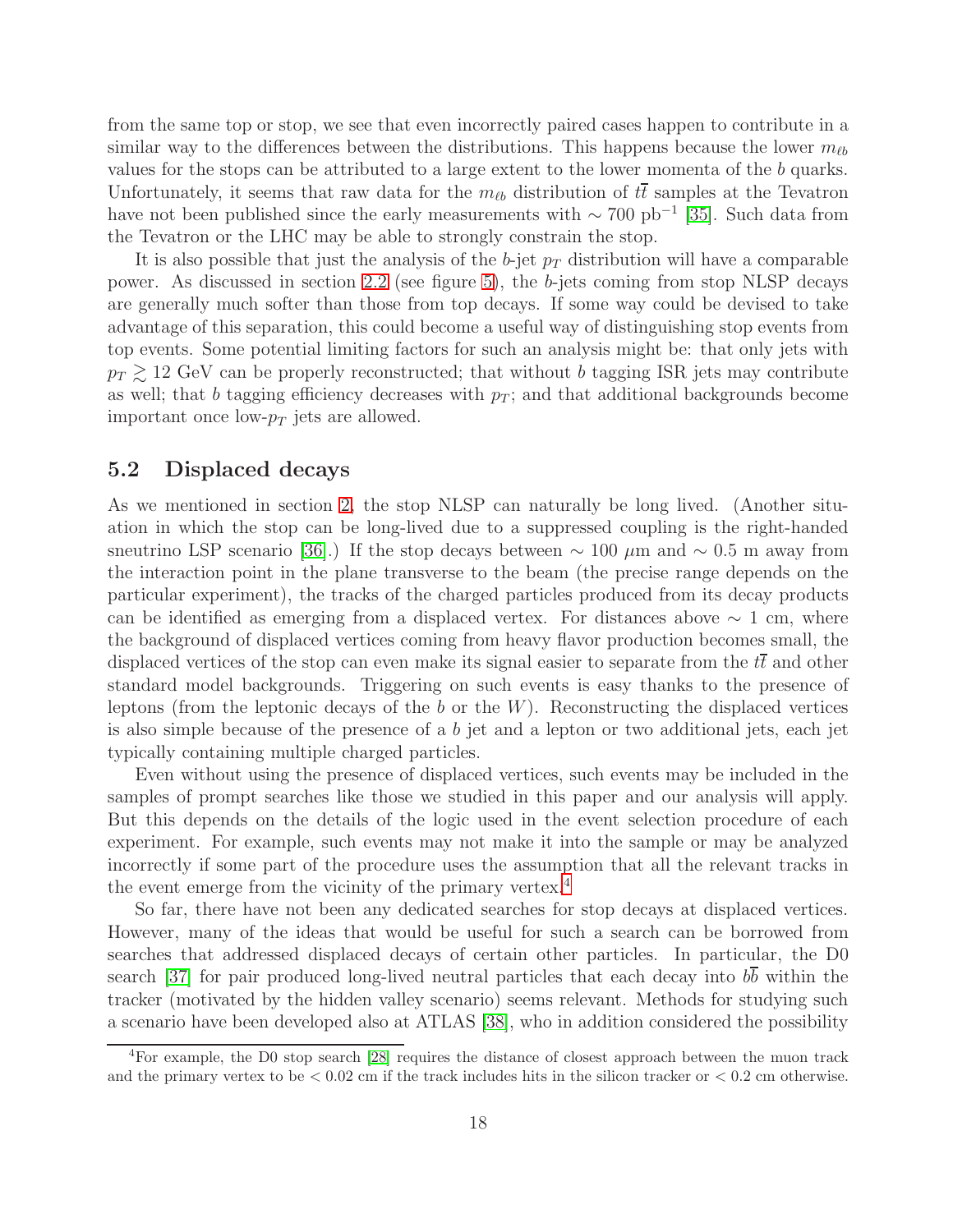that the decays occur within the calorimeters. The large missing energy present in the stop NLSP scenario, as well as the fact that the stops are somewhat heavier than the particles considered by D0 and ATLAS, may be helpful for further eliminating backgrounds. The D0 search (with 3.6 fb<sup>-1</sup>) has excluded signals with cross sections of the order of 10 pb. It is therefore plausible that such a method will be efficient for studying the displaced stop NLSP scenario.

Furthermore, unlike in the scenario described in the previous paragraph where the particles are neutral, the stops will hadronize with light quarks into either neutral or charged particles [\[7\]](#page-26-4). In the latter case, they will have tracks characterized by an anomalously large rate of energy loss through ionization  $(dE/dx)$  which can be measured if they traverse a sufficiently long distance within the tracking volume. In fact, this kind of measurement has been already used by CMS [\[39\]](#page-28-7) (with 3.1  $pb^{-1}$ ) and ATLAS [\[10\]](#page-26-7) (with 34  $pb^{-1}$ ), although without any results relevant to displaced stops. The CMS study did not have the reach to exclude stops of any mass. It should also be noted that the study assumed the stops to be stable throughout the calorimeters and computed the trigger efficiencies accordingly. If the stop decays earlier, the signal should be simulated differently. For example, the missing energy in the scenario considered by CMS is carried by the stops themselves (which similarly to muons do not deposit much of their energy in the calorimeters) while in our case it would be carried by the gravitinos and sometimes the neutrinos. The ATLAS study required the tracks to match to either a reconstructed "muon" in the muon calorimeter or to a cluster in the tile calorimeter. As a result, their analysis does not have acceptance for stops that decay before reaching those.

#### <span id="page-19-0"></span>5.3 Bound states

An interesting feature of the stop NLSP scenario is that the near-threshold  $\tilde{t}\tilde{t}^*$  bound state, the stoponium, is guaranteed to decay by annihilation since its annihilation rate (into  $gg$ ) is

$$
\Gamma_{\rm annih} \approx \frac{32}{81} \alpha_s^5 m_{\tilde{t}} \sim \left(10^{-13} \, \text{m}\right)^{-1} \tag{5.1}
$$

where we evaluated the decay length for  $m_t \sim m_t$  (compare with figure [4\)](#page-5-1). Such a stoponium will be observable at the LHC within a few years as a narrow diphoton resonance from

$$
(\tilde{t}\tilde{t}^*) \to \gamma\gamma \tag{5.2}
$$

at invariant mass of slightly below  $2m_t$  (for recent discussions, see [\[40,](#page-28-8) [41\]](#page-28-9)). The observation of this signal will allow a precise measurement of the stop mass. The size of the signal and the angular distribution will also help confirm the identity and the properties of the stop.

### <span id="page-19-1"></span>5.4 Flavor-violating decays and same-sign dilepton signals

If the MSSM has flavor violation beyond that of the Standard Model (which is not the case in gauge mediation), the process

<span id="page-19-2"></span>
$$
\tilde{t} \to c\,\tilde{G} \tag{5.3}
$$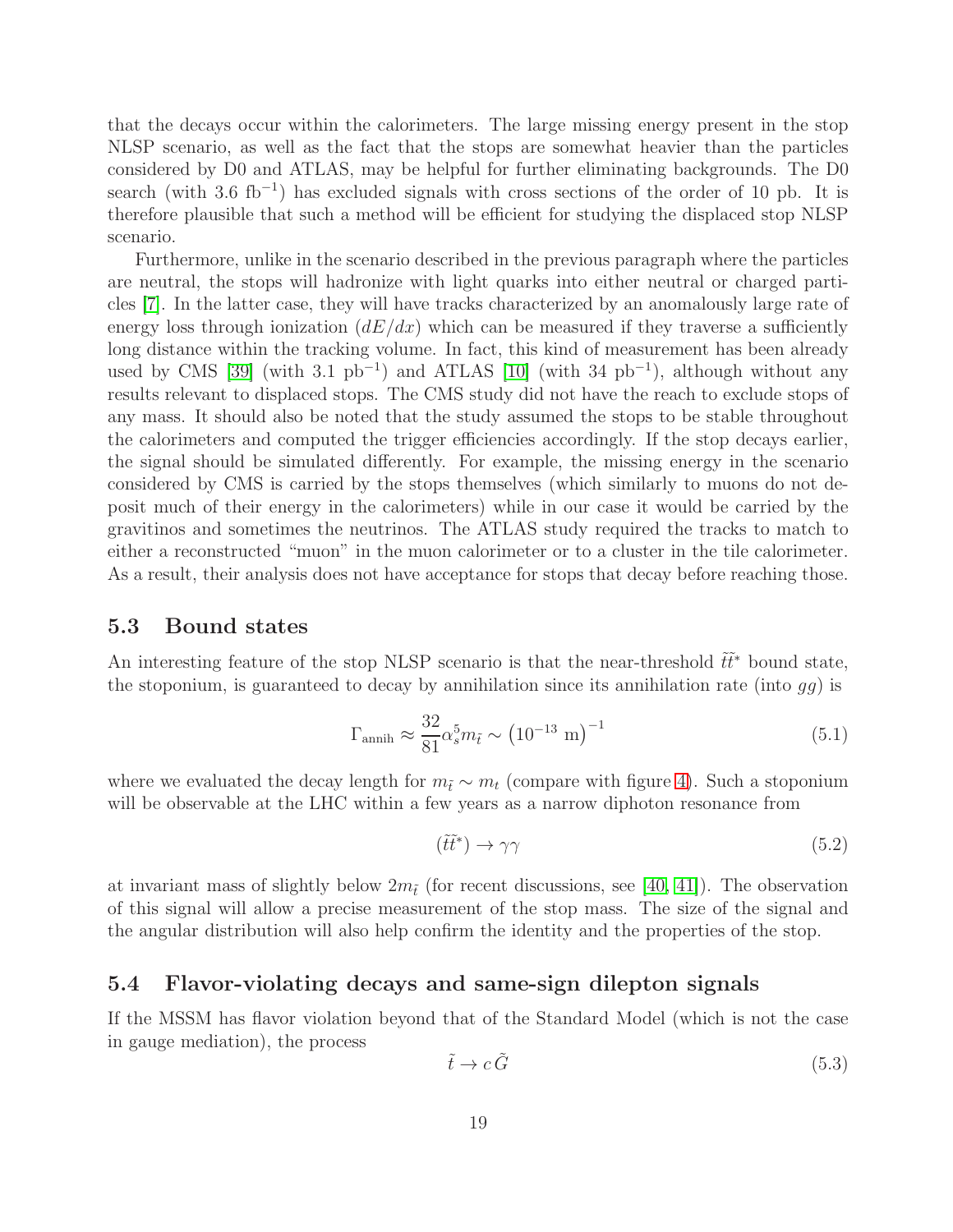may become significant and even dominate over  $(1.1)$  [\[7\]](#page-26-4). While we are unaware of any existing searches of [\(5.3\)](#page-19-2), a similar process

$$
\tilde{t} \to c \tilde{\chi}_1^0 \tag{5.4}
$$

(with a massive neutralino  $\tilde{\chi}_1^0$ ) has been considered by D0 [\[42\]](#page-28-10) and CDF [\[43\]](#page-28-11). The CDF search was able to exclude stops up to 180 GeV in the case that this process dominates and  $m_{\tilde{t}}-m_{\tilde{\chi}_{1}^{0}} \gtrsim 50$  GeV. The limit would probably be even stronger in the case of  $(5.3)$  – since the gravitino is massless, the  $c$ -jet  $p<sub>T</sub>$  and the missing energy would both be larger. Since we are mostly interested in light stops  $(m_{\tilde{t}} \lesssim m_t)$ , the contribution of [\(5.3\)](#page-19-2) can be considered small.

However, even a relatively small extra flavor violation, for which [\(1.1\)](#page-2-1) still dominates, may lead to the conversion of the stops into antistops when they bind with light quarks into neutral mesinos before decaying [\[7\]](#page-26-4). This would lead to same-sign dilepton events with jets and missing energy which have very little background. The non-observation of such events [\[44,](#page-28-12) [45\]](#page-28-13) will provide support to the gauge mediation scenario if a light stop is observed through  $(1.1)$ .

### <span id="page-20-0"></span>6 Conclusions

We hope we have convinced the reader that there is a viable possibility for the stop to be light, and hiding in the  $t\bar{t}$  sample. On the other hand, we have shown that some existing and ongoing Tevatron and LHC searches do have sensitivity to this scenario. Now is therefore the right time to study it and perhaps discover supersymmetry in our backyard while the LHC is pushing the other squarks and the gluino to higher and higher masses.

Besides determining the fate of the light stop NLSP, the relevant searches would also be useful for gaining more confidence in the purity of the top sample or maybe discovering a different new physics contribution within it. This seems especially important in view of the anomalous forward-backward asymmetry observed at the Tevatron.

Our limit  $m_{\tilde{t}} \geq 150$  GeV was obtained by analyzing measurements that were designed for other purposes. We have also seen that even without any further optimization, existing LHC searches should have sensitivity to the entire range of  $m_{\tilde{t}} < m_t$  with just 300 pb<sup>-1</sup>. These results can almost certainly be improved by performing more dedicated searches for stop NLSP at the Tevatron and LHC. For example, our simulation of the simple cuts stage of the D0 search [\[28\]](#page-27-9) has already allowed us to set the limit  $m_{\tilde{t}} \geq 123$  GeV, but without having access to the data we were unable to utilize the full strength of the D0 approach which used distributions of a set of powerful discriminating variables optimized for a different stop scenario. Adapting this kind of search for the stop NLSP scenario may improve our  $m_{\tilde{t}} \gtrsim 150$  GeV limit. Even more simply, the signal-to-background ratios for many analyses will benefit from allowing for softer jets and/or using more discriminating variables such as  $m<sub>T</sub>$  or  $m<sub>ℓb</sub>$  to reduce backgrounds. Clearly, dedicated searches for the stop NLSP scenario would be very beneficial.

In this paper, we have focused on prompt decays of stop NLSPs. This has allowed us to cast our results in a 1D parameter space consisting solely of the stop mass. However, as we have discussed, it is natural for the stop to be long-lived. Therefore, a larger 2D parameter space is relevant, consisting of the stop mass and lifetime. Most of this parameter space is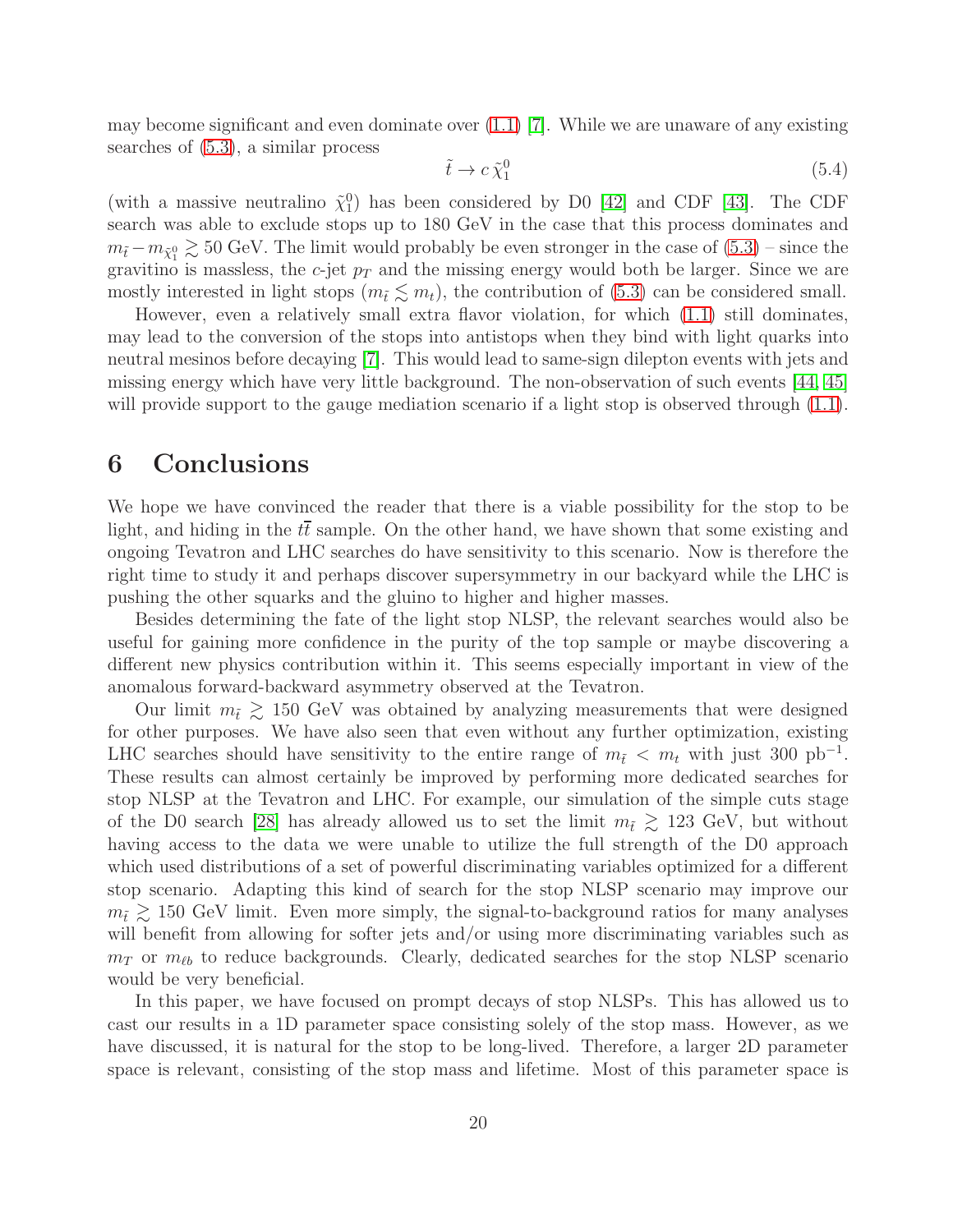unexplored territory. For instance, while the case of a detector-stable stop has been analyzed in [\[10\]](#page-26-7), we are not aware of any searches which constrain stops with displaced decays inside the detector. Furthermore, even in searches optimized for either of the two extreme cases (prompt and detector-stable), it is not known how the acceptance degrades as one transitions to the intermediate lifetime regime. Ideally, the results of future searches for stop NLSP will be cast in the mass-lifetime plane, yielding a complete characterization of this simple, minimal, and well-motivated new physics scenario.

## Acknowledgments

We are grateful to Robin Erbacher, Tobias Golling, Eva Halkiadakis, William Johnson, Qiuguang Liu, Dennis Mackin, Fabrizio Margaroli, Chang-Seong Moon, Stephen Mrenna, Michael Peskin, Yoshitaro Takaesu, Jian Tang and Scott Thomas for helpful correspondence and discussions. The research of YK is supported in part by DOE grant DE-FG02-96ER40959. The research of DS is supported in part by a DOE Early Career Award.

### <span id="page-21-0"></span>A Matrix element for stop decay

The gravitino field  $\psi_{\mu}$  couples to the supercurrent  $S^{\mu}$  as (see, e.g., [\[46,](#page-29-0) [47,](#page-29-1) [48\]](#page-29-2))

$$
\mathcal{L}_{int} = -\frac{i}{\sqrt{2} M_P} \overline{\psi}_{\mu} S^{\mu}
$$
\n
$$
= -\frac{i}{\sqrt{2} M_P} \sum_{(\phi, \chi)} (D_{\nu} \phi)^{\dagger} \overline{\psi}_{\mu} \gamma^{\nu} \gamma^{\mu} \chi + \text{h.c.} - \frac{i}{8 M_P} \overline{\psi}_{\mu} [\gamma^{\rho}, \gamma^{\sigma}] \gamma^{\mu} \lambda^a F^{a}_{\rho \sigma} \tag{A.1}
$$

where  $(\phi, \chi)$  are the scalar and the spinor components of a chiral multiplet and  $M_P \equiv$  $1/\sqrt{8\pi G} \simeq 2.435 \times 10^{18}$  GeV is the reduced Planck mass. The interactions relevant to us involve the  $SU(2)$  singlet

$$
\phi = \tilde{t}_R, \qquad \chi = P_R t \tag{A.2}
$$

and the  $SU(2)$  doublet

$$
\phi = \begin{pmatrix} \tilde{t}_L \\ \tilde{b}_L \end{pmatrix}, \qquad \chi = \begin{pmatrix} P_L t \\ P_L b \end{pmatrix} \tag{A.3}
$$

Using  $c_{\tilde{t}} \equiv \cos \theta_{\tilde{t}}$ ,  $s_{\tilde{t}} \equiv \sin \theta_{\tilde{t}}$  to characterize the mixing of the stops, the vertices relevant to the lighter stop eigenstate (which would be completely left-handed for  $s_{\tilde{t}} = 0$ ) are

$$
\mathcal{L}_{\tilde{t}t\tilde{G}} = -\frac{i}{\sqrt{2}M_P} \partial_{\nu} \tilde{t}^* \overline{\psi}_{\mu} \gamma^{\nu} \gamma^{\mu} \left( c_{\tilde{t}} P_L + s_{\tilde{t}} P_R \right) t + \text{h.c.} \tag{A.4}
$$

$$
\mathcal{L}_{\tilde{t}Wb\tilde{G}} = -\frac{1}{2M_P} g W_{\nu}^+ \tilde{t}^* \overline{\psi}_{\mu} \gamma^{\nu} \gamma^{\mu} c_{\tilde{t}} P_L b + \text{h.c.}
$$
\n(A.5)

where we used  $D_{\mu} \equiv \partial_{\mu} + igW_{\mu}^{a}T^{a} + \dots$ , where  $g = e/\sin \theta_{W}$ .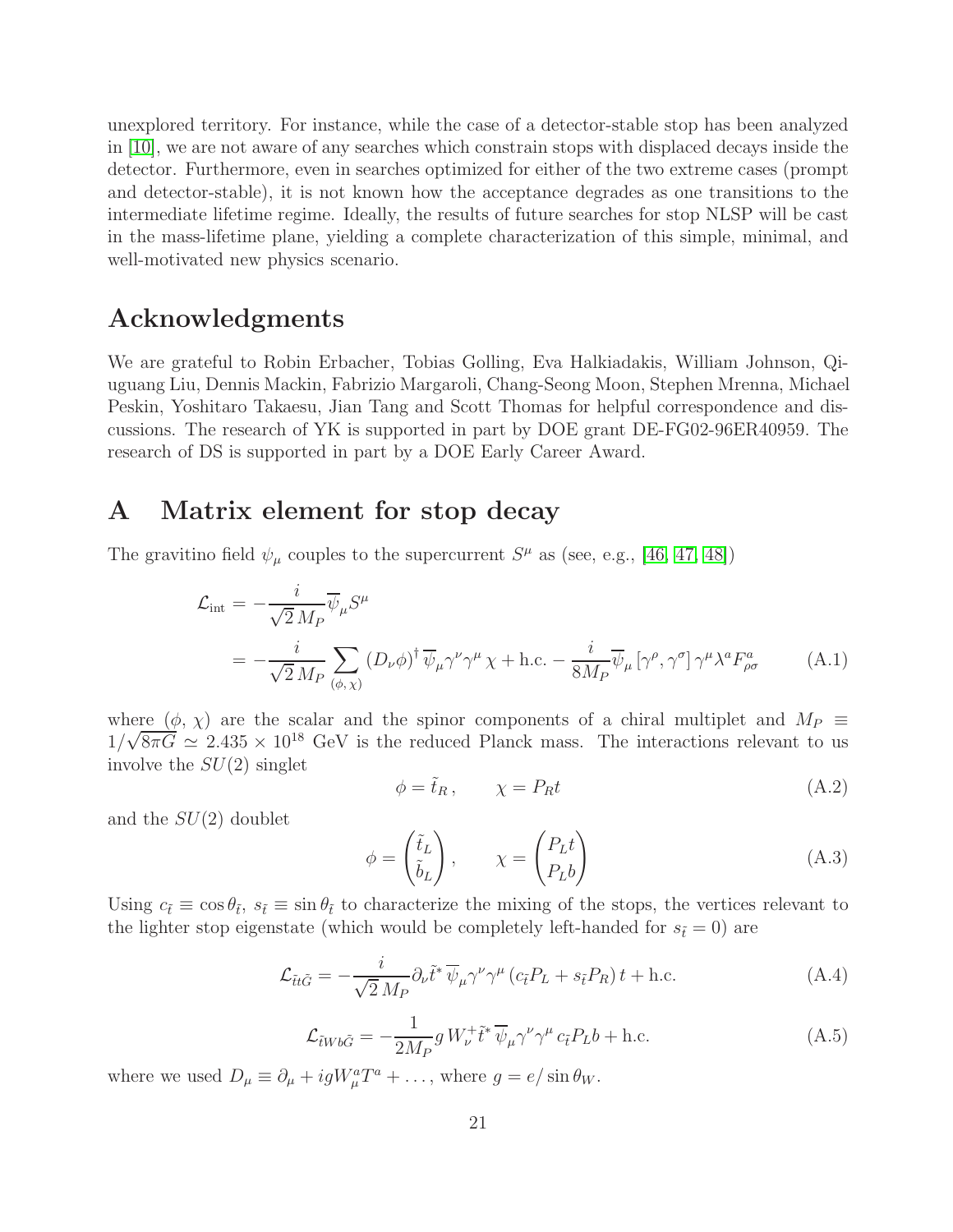At energies  $\gg m_{\tilde{G}}$ , the gravitino  $\psi_{\mu}$  can be replaced by the goldstino  $\psi$  via [\[46,](#page-29-0) [49,](#page-29-3) [48\]](#page-29-2)

$$
\psi_{\mu} \to -\sqrt{\frac{2}{3}} \frac{\partial_{\mu} \psi}{m_{\tilde{G}}} \tag{A.6}
$$

Using the gravitino mass expression  $m_{\tilde{G}} = F/\sqrt{3} M_P$  where  $\sqrt{F}$  is the SUSY breaking scale, we get

<span id="page-22-2"></span>
$$
\mathcal{L}_{\tilde{t}t\tilde{G}} = \frac{i}{F} \partial_{\nu} \tilde{t}^* \partial_{\mu} \overline{\psi} \gamma^{\nu} \gamma^{\mu} \left( c_{\tilde{t}} P_L + s_{\tilde{t}} P_R \right) t + \text{h.c.}
$$
\n(A.7)

$$
\mathcal{L}_{\tilde{t}Wb\tilde{G}} = \frac{1}{\sqrt{2}F} g W_{\nu}^{+} \tilde{t}^* \partial_{\mu} \overline{\psi} \gamma^{\nu} \gamma^{\mu} c_{\tilde{t}} P_L b + \text{h.c.}
$$
\n(A.8)

We can use  $\{\gamma^{\mu}, \gamma^{\nu}\} = 2g^{\mu\nu}$  and  $\partial \psi = 0$  (for an on-shell goldstino) to make the replacement

$$
\partial_{\mu}\overline{\psi}\gamma^{\nu}\gamma^{\mu} = 2\,\partial^{\nu}\overline{\psi} - \partial_{\mu}\overline{\psi}\gamma^{\mu}\gamma^{\nu} \to 2\,\partial^{\nu}\overline{\psi}
$$
\n(A.9)

which gives (as in eq.  $(51)$  of  $[48]$ )

$$
\mathcal{L}_{\tilde{t}t\tilde{G}} = \frac{2i}{F} \left[ \partial_{\mu} \tilde{t}^* \, \partial^{\mu} \overline{\psi} \left( c_{\tilde{t}} P_L + s_{\tilde{t}} P_R \right) t - \partial_{\mu} \tilde{t} \, \overline{t} \left( c_{\tilde{t}} P_R + s_{\tilde{t}} P_L \right) \partial^{\mu} \psi \right] \tag{A.10}
$$

and (as in eq. (56) of [\[48\]](#page-29-2))

<span id="page-22-3"></span>
$$
\mathcal{L}_{\tilde{t}Wb\tilde{G}} = \frac{\sqrt{2}}{F} g c_{\tilde{t}} \left( W_{\mu}^+ \tilde{t}^* \partial^{\mu} \overline{\psi} P_L b + W_{\mu}^- \tilde{t} \overline{b} P_R \partial^{\mu} \psi \right)
$$
(A.11)

Using [\(A.7\)](#page-22-2), [\(A.11\)](#page-22-3), and the standard model interaction

$$
\mathcal{L}_{tWb} = -\frac{g}{\sqrt{2}} \left( W^+_\mu \bar{t} \gamma^\mu P_L b + W^-_\mu \bar{b} \gamma^\mu P_L t \right) \tag{A.12}
$$

<span id="page-22-0"></span>we obtain the matrix element [\(2.1\)](#page-3-3) quoted in the text.

## <span id="page-22-1"></span>B Details relevant to exclusion limits

# B.1  $t\bar{t}$  and  $\tilde{t}\tilde{t}^*$  production cross sections

NNLO<sub>approx</sub>+NNLL calculations give the  $t\bar{t}$  production cross section at the Tevatron as  $\sigma_{t\bar{t}} =$  $6.30 \pm 0.19_{-0.23}^{+0.31}$  pb [\[50\]](#page-29-4) or  $7.08_{-0.24}^{+0.20+0.36}$  pb [\[51\]](#page-29-5). As a compromise between the two sources we will assume  $\sigma_{t\bar{t}} = 6.7 \text{ pb} \pm 6\%$ . For 7 TeV LHC, the result is  $\sigma_{t\bar{t}} = 149 \pm 7 \pm 8 \text{ pb}$  [\[50\]](#page-29-4) or  $163^{+7+9}_{-5-9}$  pb [\[51\]](#page-29-5). We will use  $\sigma_{t\bar{t}} = 156$  pb  $\pm 7\%$ .

NLO+NLL predictions for  $\tilde{t}\tilde{t}^*$  production cross sections are available in [\[52\]](#page-29-6). We model their results for the Tevatron by using the leading-order expressions (see, e.g., [\[53\]](#page-29-7)) with MSTW 2008 NLO PDFs multiplied by a K-factor whose value and uncertainty vary linearly between  $1.58 \pm 13\%$  and  $1.48 \pm 9\%$  as the stop mass varies between 100 and 200 GeV. For the 7 TeV LHC we model the results similarly with a K-factor of  $1.73 \pm 13\%$ . The cross sections are plotted in figure [1.](#page-2-0)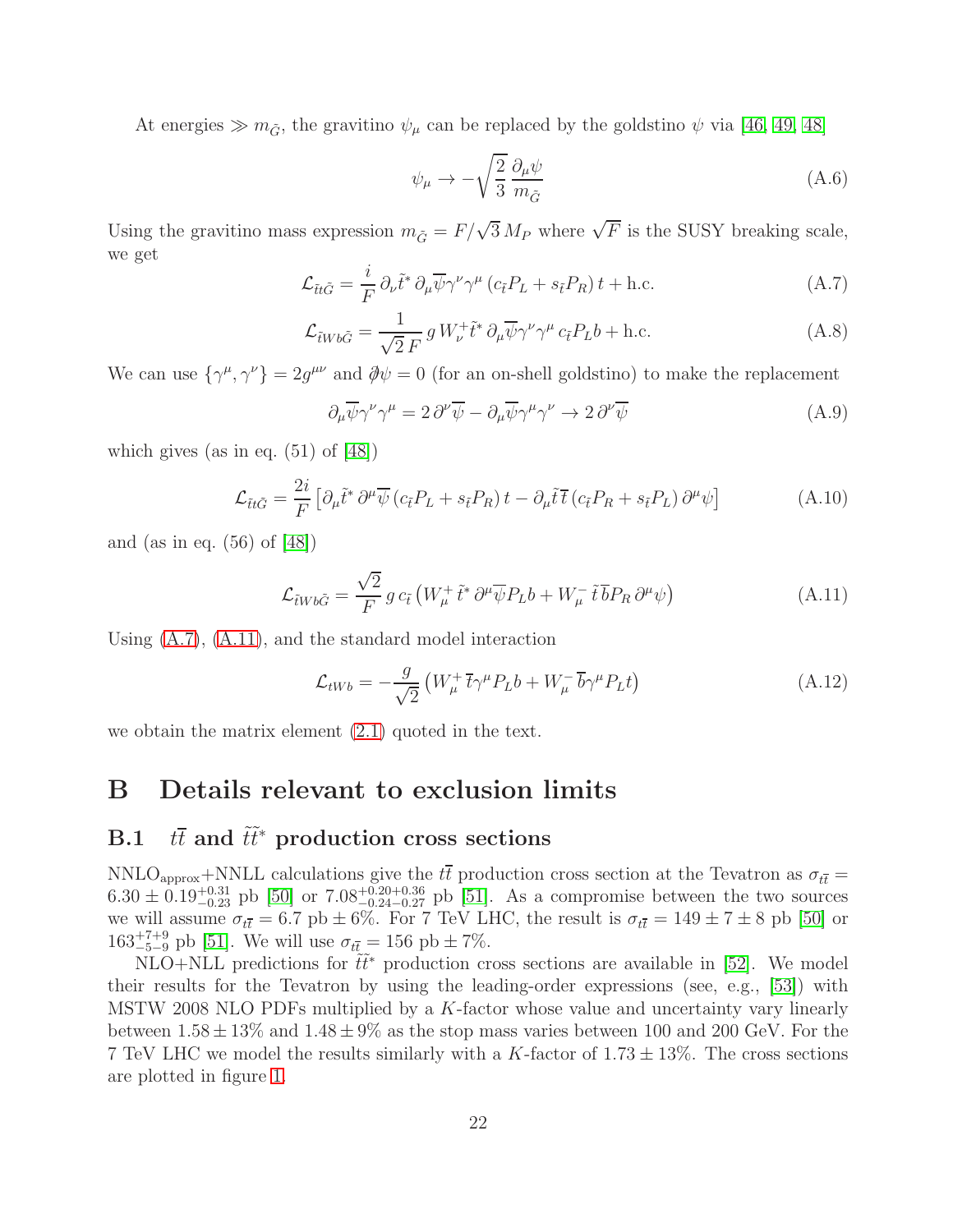### <span id="page-23-0"></span>B.2 Systematic uncertainties

This section describes the systematic uncertainties we assume for the various cut-and-count experiments that we analyze.

For backgrounds other than  $t\bar{t}$  we always use the uncertainties computed by the experimental groups. For  $t\bar{t}$ , we also use the result obtained by the experimentalists whenever available. In cases where it is not given explicitly we compute it as follows. We include a 6% (Tevatron) or 7% (LHC) uncertainty in the theoretical cross section and a 6% (Tevatron) or 3.5% (LHC) luminosity uncertainty. For the CDF analyses of  $[15]$  (or  $[16]$ ) we also include 5.0% (or 4.8%) acceptance uncertainty (due to the jet energy scale etc.), and for the b-tagged samples also 3.5% (4.1%) uncertainty from b tagging efficiency. For the ATLAS analysis [\[23\]](#page-27-4) we also include 9% uncertainty from jet energy scale, 7% uncertainty from ISR/FSR, and 11% uncertainty from the b tagging efficiency.

For the ATLAS analysis [\[20\]](#page-27-1) we take the  $t\bar{t}$  and the other background uncertainties from [20] and combine the  $t\bar{t}$  uncertainties in the ee,  $\mu\mu$  and  $e\mu$  channels as correlated and the uncertainties of the other backgrounds as partly correlated (by taking the average of the correlated and uncorrelated result due to lack of more precise information). We consider the uncertainty of the other backgrounds to be uncorrelated with that of  $t\bar{t}$ .

The systematic uncertainty of the stop signal (which is not indicated explicitly in table [3](#page-13-0) but taken into account even though its effect on the results is very small) is dominated by the theoretical uncertainty on the cross section (appendix [B.1\)](#page-22-1). We also include the luminosity uncertainty quoted above and (in analogy with  $tt$ ) a 5% (Tevatron) or 10% (LHC) uncertainty on the acceptance and  $4\%$  (Tevatron) or  $10\%$  (LHC) uncertainty from the b tagging efficiency where relevant.

## <span id="page-23-1"></span>C Simulation details

For both producing stop pairs and showering the stop decay products, we run PYTHIA 8.145 [\[54,](#page-29-8) [55\]](#page-29-9) with Tune 2C [\[56\]](#page-29-10) and CTEQ 6L1 PDFs [\[57\]](#page-29-11) for Tevatron analyses and Tune 4C [\[56\]](#page-29-10) with the CTEQ6.5 PDFs [\[58\]](#page-29-12) (obtained via LHAPDF [\[59\]](#page-30-0)) for LHC analyses. The intermediate step of decaying the stop NLSPs is done according to  $(2.1)$  with our own software.<sup>[5](#page-23-2)</sup> For the gravity-mediated stops that we use in the process of deriving limits from the CDF stop mass reconstruction procedure of [\[30\]](#page-27-10) in section [4.2,](#page-15-0) the decay is performed by Pythia, after the desired spectra are created using SUSPECT [\[60\]](#page-30-1).

The output of Pythia is further processed with our own software. Lepton identification is simulated by checking whether the leptons pass the various requirements of geometric acceptance,  $p<sub>T</sub>$ , and calorimeter depositions along their trajectories, as defined in each experiment. Lepton isolation requirements are also simulated as appropriate in each case. The missing energy vector  $\mathbf{E}_T$  is computed based on the energy deposits in the calorimeters, as well as the full energies of muons with  $|\eta| < 2$  (CDF or D0) or  $|\eta| < 2.7$  (ATLAS). Jets

<span id="page-23-2"></span><sup>&</sup>lt;sup>5</sup>The authors will be willing to provide copies of the software, or parton-level event files produced with it, to any interested parties.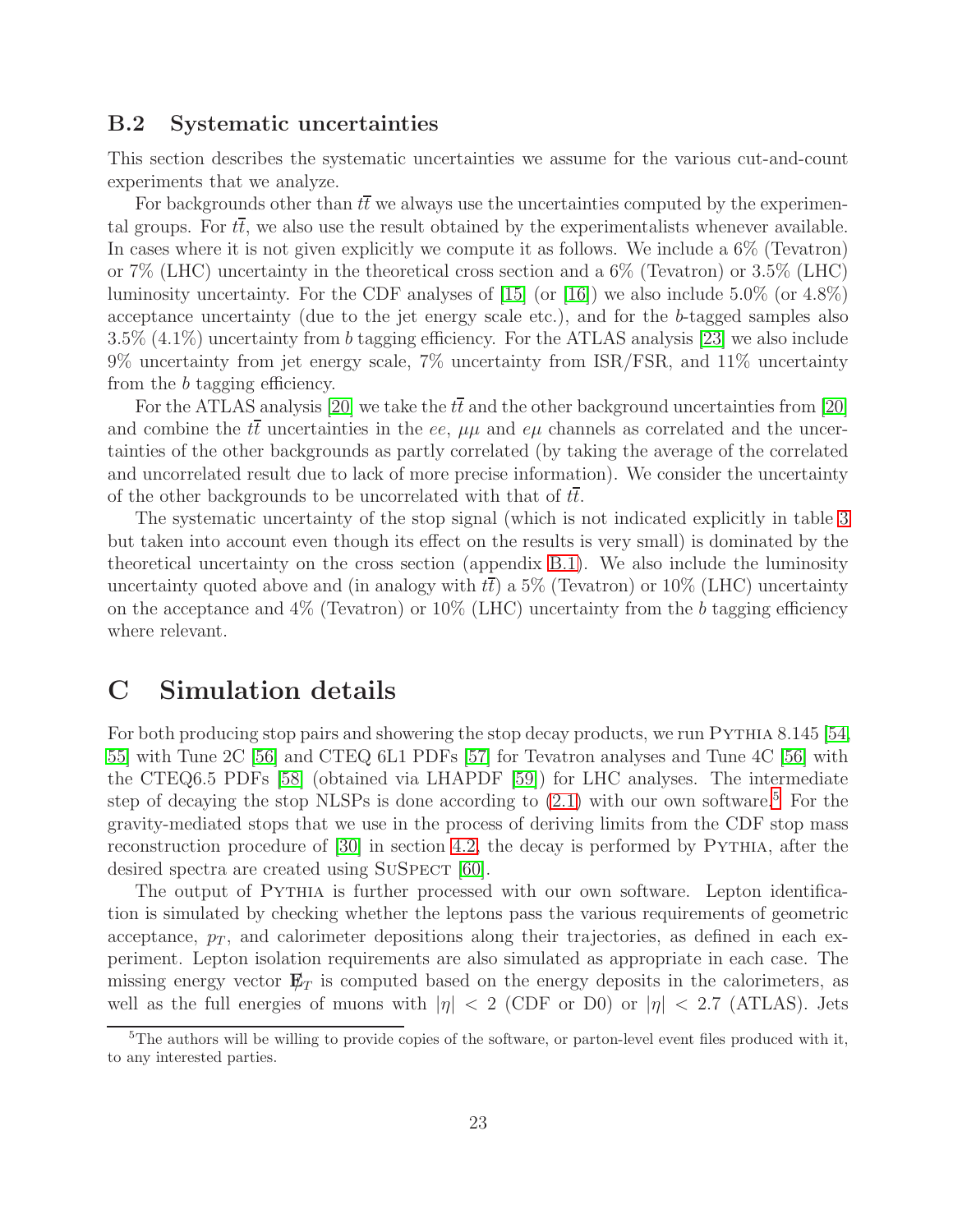| Analysis                     | $t\overline{t}$ scale factors |
|------------------------------|-------------------------------|
| CDF $[15]$ , pre-tag sample  | 0.88, 0.66, 0.73              |
| D0 [28], up to selection $1$ | 0.54                          |
| CDF $[30]$ , b-tagged sample | 0.90, 0.89, 0.88              |
| ATLAS [20], pre-tag sample   | 0.63, 1.03, 0.74              |
| ATLAS [14]                   | 1.14                          |

<span id="page-24-0"></span>Table 5: The ratios of the  $t\bar{t}$  event yields predicted by our simulations to those quoted in the experimental references, for the various analyses highlighted in section [4.](#page-12-0) Scale factors are quoted for ee,  $\mu\mu$  and  $e\mu$  channels separately, where available.

| $m_{\tilde{t}}$ | $m_{\tilde{\chi}^{\pm}_1}$ | $m_{\tilde{\chi}_{1}^{0}}$ | tagless | tagged |
|-----------------|----------------------------|----------------------------|---------|--------|
| 132.5           | 105.8                      | 47.6                       | 1.2     | 1.3    |
| 135             | $125.8$ 55.1               |                            | 1.2     | 2.1    |
| 155.8           | 105.8 64.9                 |                            | 1.1     | 1.1    |
| 160             | 125.8 58.8                 |                            | 1.1     | 1.1    |
| 168.3           | $125.8$ 71.7               |                            | 1.1     | 1.2    |
|                 | 179.2 105.8                | 61.3                       | (0.9)   | 1.(1)  |

<span id="page-24-1"></span>Table 6: Comparison between the results of our and CDF simulation (ratios of our and their numbers of events) for gravity-mediated stops studied in [\[30,](#page-27-10) [31,](#page-27-12) [32\]](#page-28-1).

are clustered using the FASTJET [\[61\]](#page-30-2) implementation of JetClu [\[62\]](#page-30-3) with cone size  $R = 0.4$ , overlap threshold 0.75, seed threshold 1 GeV and with ratcheting (for CDF analyses) or the anti- $k_T$  jet algorithm [\[63\]](#page-30-4) with cone size  $R = 0.4$  (for ATLAS analyses). We then apply the selection requirements, including cuts on  $p_T$  and  $\eta$  of the various objects,  $E_T$ ,  $H_T$  and other analysis-specific quantities.

For the "tagged" samples, we require at least one b tag, simulated as follows. We determine which of the jets that satisfy the analysis conditions are  $b$ -jet candidates by requiring them to be within an  $R = 0.4$  cone of any of the two parton-level b quarks, within  $\pm 60\%$  of  $p_T$  of that b quark, and have  $|\eta| < 1.5$  (CDF) or  $|\eta| < 2.5$  (ATLAS). At most two jets are allowed to become such candidates. Then we assume fixed tagging efficiency for each of them (we used 0.45 for CDF analyses, 0.7 for the ATLAS analysis [\[20\]](#page-27-1), and 0.5 for the ATLAS analyses [\[23,](#page-27-4) [33\]](#page-28-0)).

We do not simulate certain factors such as lepton reconstruction efficiencies etc. However, we effectively take them into account to some extent by comparing our results for tt with those obtained by the experimentalists in their simulations, and multiplying our results for the stops by the same scale factors, as described by eq. [\(4.1\)](#page-12-2). The scale factors for the analyses of table [3](#page-13-0) are shown in table [5.](#page-24-0) Since even the scale factors themselves are not too far from 1, we estimate that after applying the scale factors our simulated event yields for the stop are correct to within  $\pm 10\%$ . This is confirmed by table [6](#page-24-1) where we compare our results for stops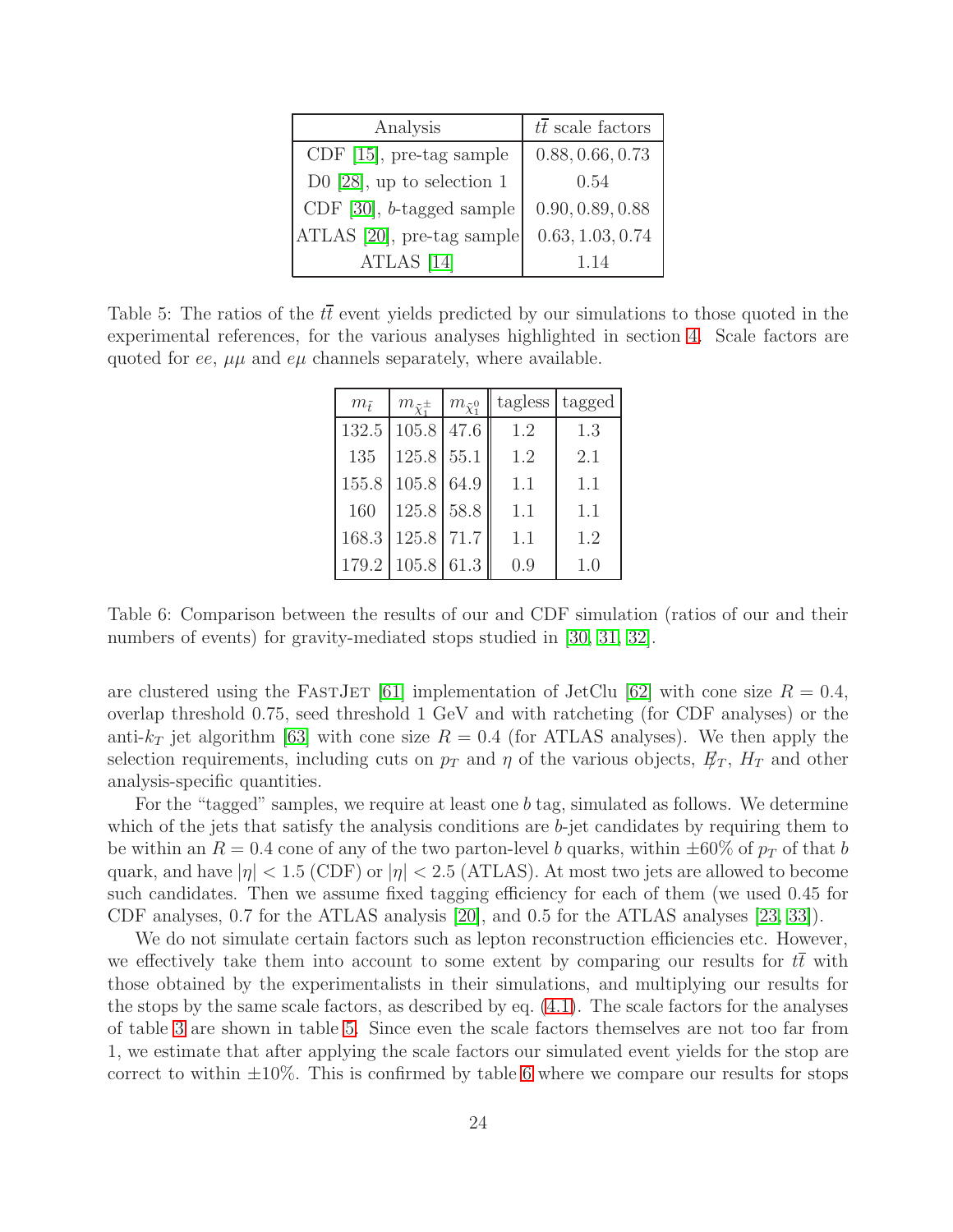in gravity-mediated scenarios with those obtained by CDF [\[30,](#page-27-10) [31,](#page-27-12) [32\]](#page-28-1) (after normalizing our predictions to the stop cross sections used by CDF).[6](#page-25-3)

## <span id="page-25-0"></span>D CDF stop mass reconstruction algorithm

We have implemented the dilepton stop mass reconstruction algorithm of [\[30,](#page-27-10) [31,](#page-27-12) [32\]](#page-28-1) as follows:

- The two highest- $E_T$  jets are assigned to the two leptons in the way that results in a smaller value of  $m_{\ell_1b_1}^2 + m_{\ell_2b_2}^2$ .
- The possible  $\mathbf{p}_T$  direction of each  $\tilde{\chi}_1^0 + \nu$  pair is scanned over the full  $\phi$  range. At each  $(\phi_1, \phi_2)$  point, the MET carried by each  $\tilde{\chi}_1^0 + \nu$  pair is then fixed by  $\mathbf{p}_T$  conservation.
- Each  $\tilde{\chi}_1^0 + \nu$  pair is modeled as a "pseudoparticle" with mass  $m_0 = 75$  GeV, and the chargino mass  $m_{\tilde{\chi}^{\pm}}$  is assumed to be either 105.8 or 125.8 GeV (the values for which the results are available in the CDF study). Then the on-shell conditions for  $\tilde{\chi}_1^0 + \nu$ and  $\tilde{\chi}^{\pm}$  solve the system. This is subject to a 4-fold ambiguity since for each of the two possible pairings of  $(\tilde{\chi}_1^0 + \nu)$  with  $\ell$  there are two solutions to a quadratic equation. All the solutions are kept.
- Find the stop mass  $m_{\tilde{t}}^{\text{rec}}$  that minimizes  $\chi^2$  for a given  $(\phi_1, \phi_2)$  point, where

$$
\chi^2 = \sum_{k=1,2} \left[ \frac{\left( m_{0_k}^{\text{fit}} - m_0 \right)^2}{\Gamma_0^2} + \frac{\left( m_{\tilde{\chi}_1^{\pm} k}^{\text{fit}} - m_{\tilde{\chi}_1^{\pm}} \right)^2}{\Gamma_{\tilde{\chi}_1^{\pm}}} + \frac{\left( m_{\tilde{t}_k}^{\text{fit}} - m_{\tilde{t}}^{\text{rec}} \right)^2}{\Gamma_{\tilde{t}}^2} \right]
$$
(D.1)

with  $\Gamma_0 = 10 \text{ GeV}, \Gamma_{\tilde{\chi}_1^{\pm}} = 2 \text{ GeV}, \Gamma_{\tilde{t}} = 1.5 \text{ GeV}.$  The two  $p_{z,0}$  (pseudoparticle z momenta) and the two  $m_0$  are allowed to vary in the fit in order to minimize  $\chi^2$ . CDF vary also the magnitudes (but not the directions) of the 4-momenta of the leptons and jets to account for measurement errors and include the corresponding terms in  $\chi^2$ .

• Average the resulting stop mass over all the choices of  $(\phi_1, \phi_2)$ , weighed by  $e^{-\chi^2(\phi_1, \phi_2)}$ .

## <span id="page-25-1"></span>References

- [1] M. Carena, G. Nardini, M. Quirós, and C. Wagner, "The baryogenesis window in the MSSM," Nucl.Phys. B812 [\(2009\) 243,](http://dx.doi.org/10.1016/j.nuclphysb.2008.12.014) [arXiv:0809.3760 \[hep-ph\]](http://arxiv.org/abs/0809.3760).
- <span id="page-25-2"></span>[2] R. Kitano and Y. Nomura, "Supersymmetry, naturalness, and signatures at the LHC," Phys.Rev. D73 [\(2006\) 095004,](http://dx.doi.org/10.1103/PhysRevD.73.095004) [arXiv:hep-ph/0602096 \[hep-ph\]](http://arxiv.org/abs/hep-ph/0602096).

<span id="page-25-3"></span> $6$ The only exception is the 135 GeV stop in the b-tagged channel where our result is about twice bigger. This can probably be attributed to the fact that  $m_{\tilde{t}} - m_{\tilde{\chi}^{\pm}_1} = 9.2$  GeV, so the b jets are extremely soft and the  $p_T$  dependence of b tagging efficiency plays an important role.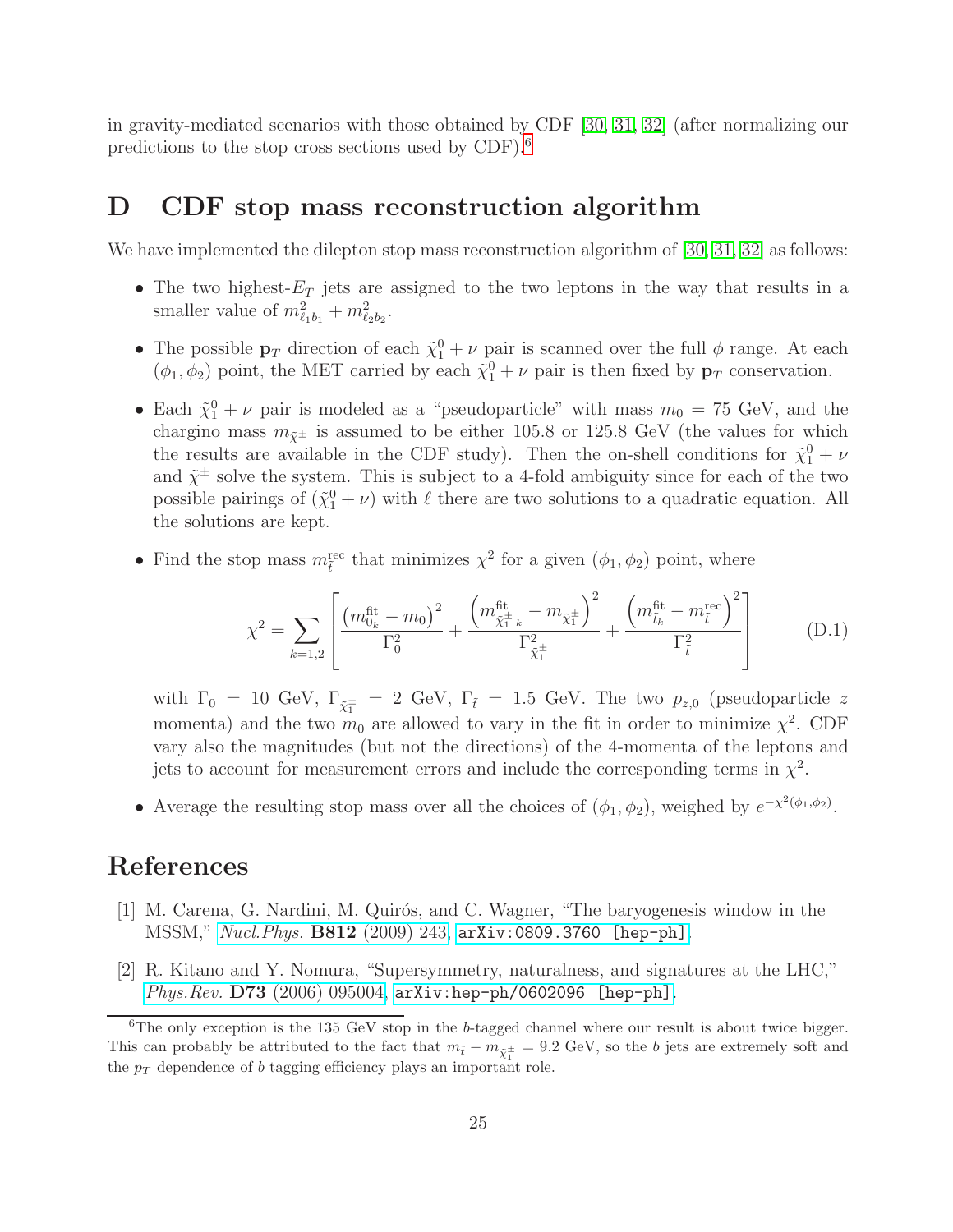- <span id="page-26-1"></span><span id="page-26-0"></span>[3] M. Asano, H. D. Kim, R. Kitano, and Y. Shimizu, "Natural supersymmetry at the LHC," JHEP 1012 [\(2010\) 019,](http://dx.doi.org/10.1007/JHEP12(2010)019) [arXiv:1010.0692 \[hep-ph\]](http://arxiv.org/abs/1010.0692).
- <span id="page-26-2"></span>[4] S. P. Martin, "A supersymmetry primer,"  $arXiv:hep-ph/9709356$  [hep-ph].
- <span id="page-26-3"></span>[5] P. Meade, N. Seiberg, and D. Shih, "General gauge mediation," [Prog.Theor.Phys.Suppl.](http://dx.doi.org/10.1143/PTPS.177.143) 177 (2009) 143, [arXiv:0801.3278 \[hep-ph\]](http://arxiv.org/abs/0801.3278).
- <span id="page-26-4"></span>[6] M. Buican, P. Meade, N. Seiberg, and D. Shih, "Exploring general gauge mediation," JHEP 0903 [\(2009\) 016,](http://dx.doi.org/10.1088/1126-6708/2009/03/016) [arXiv:0812.3668 \[hep-ph\]](http://arxiv.org/abs/0812.3668).
- <span id="page-26-5"></span>[7] U. Sarid and S. D. Thomas, "Mesino-antimesino oscillations," [Phys. Rev. Lett.](http://dx.doi.org/10.1103/PhysRevLett.85.1178) 85 (2000) 1178, [arXiv:hep-ph/9909349](http://arxiv.org/abs/hep-ph/9909349).
- <span id="page-26-6"></span>[8] C.-L. Chou and M. E. Peskin, "Scalar top quark as the next-to-lightest supersymmetric particle," Phys. Rev. D61 [\(2000\) 055004,](http://dx.doi.org/10.1103/PhysRevD.61.055004) [arXiv:hep-ph/9909536](http://arxiv.org/abs/hep-ph/9909536).
- [9] R. Demina, J. D. Lykken, K. T. Matchev, and A. Nomerotski, "Stop and sbottom searches in Run II of the Fermilab Tevatron," Phys. Rev. D62 [\(2000\) 035011,](http://dx.doi.org/10.1103/PhysRevD.62.035011) [arXiv:hep-ph/9910275 \[hep-ph\]](http://arxiv.org/abs/hep-ph/9910275).
- <span id="page-26-8"></span><span id="page-26-7"></span>[10] ATLAS Collaboration, "Search for stable hadronising squarks and gluinos with the ATLAS experiment at the LHC," [arXiv:1103.1984 \[hep-ex\]](http://arxiv.org/abs/1103.1984).
- <span id="page-26-9"></span>[11] J. Diaz-Cruz, J. R. Ellis, K. A. Olive, and Y. Santoso, "On the feasibility of a stop NLSP in gravitino dark matter scenarios," JHEP 0705 [\(2007\) 003,](http://dx.doi.org/10.1088/1126-6708/2007/05/003) [arXiv:hep-ph/0701229](http://arxiv.org/abs/hep-ph/0701229).
- [12] K. Kohri and Y. Santoso, "Cosmological scenario of stop NLSP with gravitino LSP and the cosmic lithium problem," Phys.Rev. D79 [\(2009\) 043514,](http://dx.doi.org/10.1103/PhysRevD.79.043514) [arXiv:0811.1119 \[hep-ph\]](http://arxiv.org/abs/0811.1119).
- <span id="page-26-10"></span>[13] P. Meade, M. Reece, and D. Shih, "Long-lived neutralino NLSPs," JHEP 1010 [\(2010\) 067,](http://dx.doi.org/10.1007/JHEP10(2010)067) [arXiv:1006.4575 \[hep-ph\]](http://arxiv.org/abs/1006.4575).
- <span id="page-26-12"></span><span id="page-26-11"></span>[14] **ATLAS** Collaboration, "Search for anomalous missing  $E_T$  in  $t\bar{t}$  events," ATLAS-CONF-2011-036.
- [15] CDF Collaboration, "Measurement of  $t\bar{t}$  production cross section in dilepton channel using  $4.5 \text{ fb}^{-1}$  of Run II data," CDF Note 9890 (2009).
- <span id="page-26-13"></span>[16] CDF Collaboration, "Top dilepton cross section in 5.1 fb<sup>-1</sup> using the DIL selection," CDF Note 10163 (2010).
- <span id="page-26-14"></span>[17] **DO** Collaboration, "Measurement of the  $t\bar{t}$  production cross section using dilepton events in  $p\overline{p}$  collisions," [arXiv:1105.5384 \[hep-ex\]](http://arxiv.org/abs/1105.5384).
- <span id="page-26-15"></span>[18] CDF Collaboration, "First measurement of the ratio  $\sigma_{t\bar{t}}/\sigma_{Z/\gamma^*\to ll}$  and precise extraction of the  $t\bar{t}$  cross section," *[Phys. Rev. Lett.](http://dx.doi.org/10.1103/PhysRevLett.105.012001)* **105** (2010) 012001, [arXiv:1004.3224 \[hep-ex\]](http://arxiv.org/abs/1004.3224).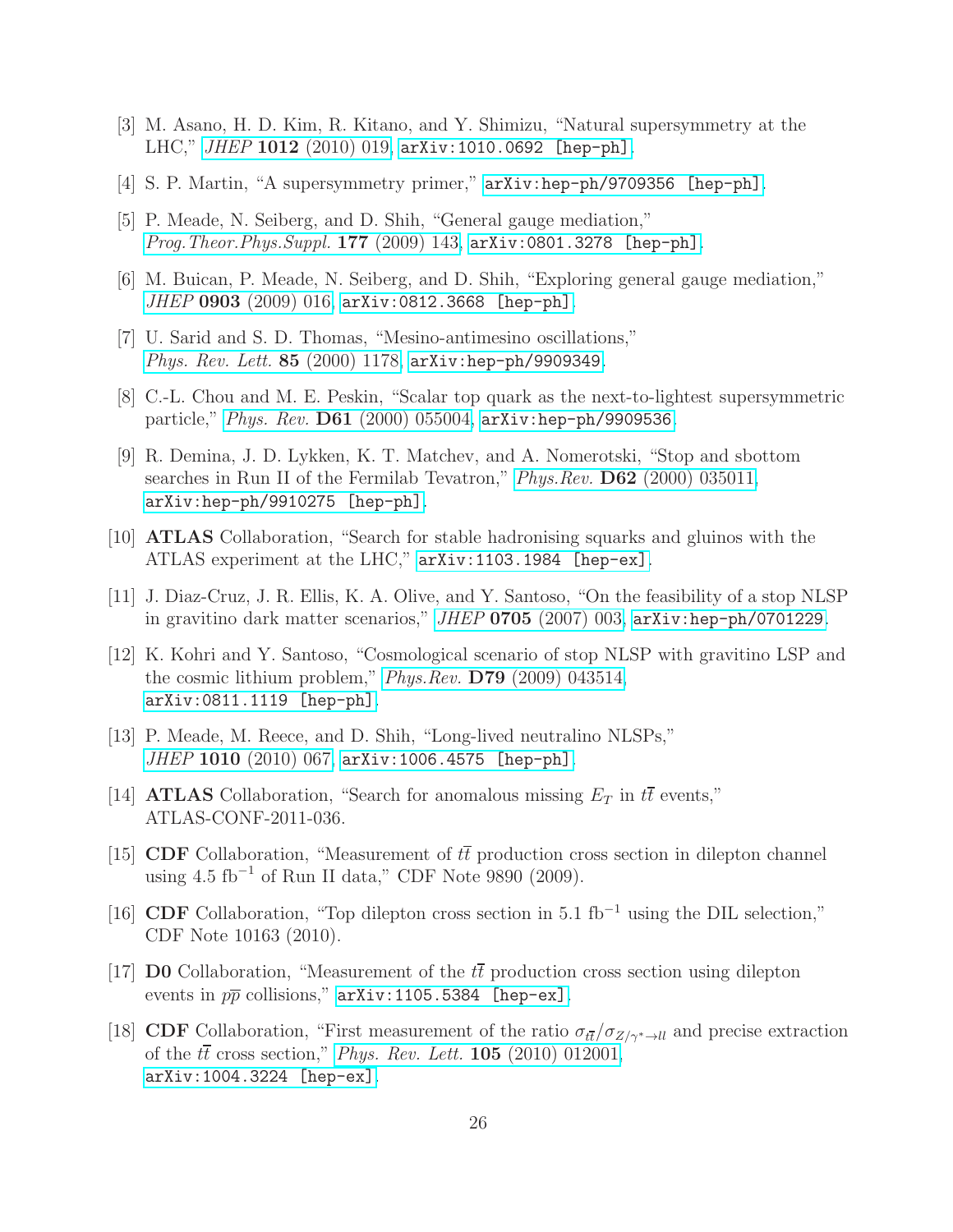- <span id="page-27-0"></span>[19] D0 Collaboration, "Measurement of the top quark pair production cross section in the lepton+jets channel in proton-antiproton collisions at  $\sqrt{s} = 1.96 \text{ TeV}$ ," [arXiv:1101.0124 \[hep-ex\]](http://arxiv.org/abs/1101.0124).
- <span id="page-27-1"></span>[20] ATLAS Collaboration, "Measurement of the top quark pair production cross section with ATLAS in pp collisions at  $\sqrt{s} = 7$  TeV in dilepton final states," ATLAS-CONF-2011-034.
- <span id="page-27-2"></span>[21] **CMS** Collaboration, "Measurement of the  $t\bar{t}$  production cross section and the top quark mass in the dilepton channel in pp collisions at  $\sqrt{s} = 7$  TeV," [arXiv:1105.5661 \[hep-ex\]](http://arxiv.org/abs/1105.5661).
- <span id="page-27-4"></span><span id="page-27-3"></span>[22] ATLAS Collaboration, "Top quark pair production cross-section measurement in ATLAS in the single lepton + jets channel without b-tagging," ATLAS-CONF-2011-023.
- [23] ATLAS Collaboration, "Measurement of the top quark pair cross-section with ATLAS in pp collisions at  $\sqrt{s} = 7$  TeV in the single-lepton channel using b-tagging," ATLAS-CONF-2011-035.
- <span id="page-27-6"></span><span id="page-27-5"></span>[24] CDF Collaboration, "A measurement of top quark mass using MET + jets events with 5.7 fb<sup>−</sup><sup>1</sup> ," CDF Note 10433 (2011).
- [25] CDF Collaboration, "Search for the supersymmetric partner of the top quark in  $p\bar{p}$ collisions at  $\sqrt{s} = 1.96$  TeV," Phys. Rev. D82 [\(2010\) 092001,](http://dx.doi.org/10.1103/PhysRevD.82.092001) [arXiv:1009.0266 \[hep-ex\]](http://arxiv.org/abs/1009.0266).
- <span id="page-27-7"></span>[26] D0 Collaboration, "Search for the lightest scalar top quark in events with two leptons in  $p\overline{p}$  collisions at  $\sqrt{s} = 1.96$  TeV," [Phys. Lett.](http://dx.doi.org/10.1016/j.physletb.2009.04.039) **B675** (2009) 289, [arXiv:0811.0459 \[hep-ex\]](http://arxiv.org/abs/0811.0459).
- <span id="page-27-8"></span>[27] **D0** Collaboration, "Search for pair production of the supersymmetric partner of the top quark in the  $\tilde{t}\tilde{t} \to b\overline{b}e^{\pm}\mu^{\mp}\tilde{\nu}\overline{\tilde{\nu}}$  decay channel at D0," D0 Note 5937-CONF (2009).
- <span id="page-27-9"></span>[28] D0 Collaboration, "Search for pair production of the scalar top quark in the electron + muon final state," Phys. Lett. **B696** [\(2011\) 321,](http://dx.doi.org/10.1016/j.physletb.2010.12.052) arXiv: 1009.5950 [hep-ex].
- <span id="page-27-11"></span>[29] **D0** Collaboration, "Search for admixture of scalar top quarks in the  $t\bar{t}$  lepton+jets final state at  $\sqrt{s} = 1.96$  TeV," [Phys. Lett.](http://dx.doi.org/10.1016/j.physletb.2009.02.027) **B674** (2009) 4,  $arXiv:0901.1063$  [hep-ex].
- <span id="page-27-10"></span>[30] CDF Collaboration, "Search for pair production of supersymmetric top quarks in dilepton events from  $p\bar{p}$  collisions at  $\sqrt{s} = 1.96$  TeV," [Phys. Rev. Lett.](http://dx.doi.org/10.1103/PhysRevLett.104.251801) 104 (2010) 251801, [arXiv:0912.1308 \[hep-ex\]](http://arxiv.org/abs/0912.1308).
- <span id="page-27-12"></span>[31] CDF Collaboration, "Search for pair production of stop quarks mimicking top event signatures," CDF Note 9439 (2009).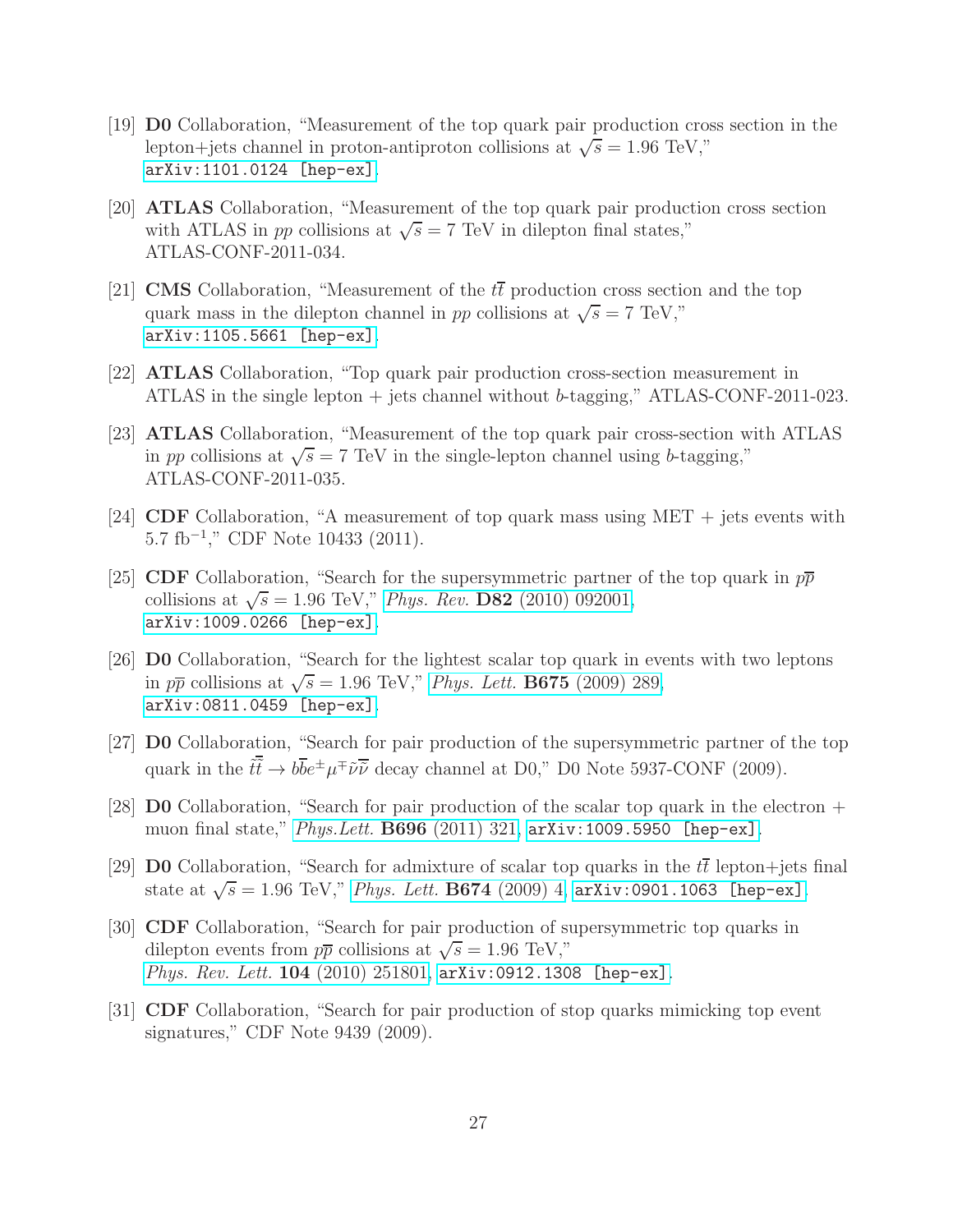- <span id="page-28-1"></span>[32] W. C. Johnson, "Search for pair production of supersymmetric top quarks in dilepton events at the Tevatron," Ph.D.Thesis (advisor: R. Erbacher), FERMILAB-THESIS-2010-16.
- <span id="page-28-0"></span>[33] **ATLAS** Collaboration, "Search for supersymmetry in pp collisions at  $\sqrt{s} = 7$  TeV in final states with missing transverse momentum and b-jets," [arXiv:1103.4344 \[hep-ex\]](http://arxiv.org/abs/1103.4344).
- <span id="page-28-3"></span><span id="page-28-2"></span>[34] CDF Collaboration, J. Conway, "Setting limits and making discoveries in CDF," FERMILAB-CONF-00-048-E, CDF Note 5236 (2000).
- <span id="page-28-4"></span>[35] CDF Collaboration, "Search for  $V + A$  current in top quark decay in  $p\bar{p}$  collisions at  $\sqrt{s} = 1.96 \text{ TeV},^{\prime\prime}$  [Phys. Rev. Lett.](http://dx.doi.org/10.1103/PhysRevLett.98.072001) 98 (2007) 072001, [arXiv:hep-ex/0608062](http://arxiv.org/abs/hep-ex/0608062).
- [36] A. de Gouvêa, S. Gopalakrishna, and W. Porod, "Stop decay into right-handed sneutrino LSP at hadron colliders," *JHEP* **0611** [\(2006\) 050,](http://dx.doi.org/10.1088/1126-6708/2006/11/050) [arXiv:hep-ph/0606296 \[hep-ph\]](http://arxiv.org/abs/hep-ph/0606296).
- <span id="page-28-5"></span>[37] D0 Collaboration, "Search for Resonant Pair Production of long-lived particles decaying to  $b\overline{b}$  in  $p\overline{p}$  collisions at  $\sqrt{s} = 1.96$  TeV," *[Phys.Rev.Lett.](http://dx.doi.org/10.1103/PhysRevLett.103.071801)* **103** (2009) 071801, [arXiv:0906.1787 \[hep-ex\]](http://arxiv.org/abs/0906.1787).
- <span id="page-28-7"></span><span id="page-28-6"></span>[38] ATLAS Collaboration, "Triggering on long-lived neutral particles in the ATLAS detector," ATL-PHYS-PUB-2009-082.
- <span id="page-28-8"></span>[39] CMS Collaboration, "Search for heavy stable charged particles in pp collisions at  $\sqrt{s} = 7$  TeV," JHEP 1103 [\(2011\) 024,](http://dx.doi.org/10.1007/JHEP03(2011)024) [arXiv:1101.1645 \[hep-ex\]](http://arxiv.org/abs/1101.1645).
- <span id="page-28-9"></span>[40] S. P. Martin, "Diphoton decays of stoponium at the Large Hadron Collider," Phys. Rev. **D77** [\(2008\) 075002,](http://dx.doi.org/10.1103/PhysRevD.77.075002) [arXiv:0801.0237 \[hep-ph\]](http://arxiv.org/abs/0801.0237).
- [41] D. Kahawala and Y. Kats, "Distinguishing spins at the LHC using bound state signals," [arXiv:1103.3503 \[hep-ph\]](http://arxiv.org/abs/1103.3503).
- <span id="page-28-10"></span>[42] D0 Collaboration, "Search for scalar top quarks in the acoplanar charm jets and missing transverse energy final state in  $p\bar{p}$  collisions at  $\sqrt{s} = 1.96$  TeV," [Phys. Lett.](http://dx.doi.org/10.1016/j.physletb.2008.05.037) B665 (2008) 1, [arXiv:0803.2263 \[hep-ex\]](http://arxiv.org/abs/0803.2263).
- <span id="page-28-11"></span>[43] CDF Collaboration, "Search for scalar top decaying into  $c + \tilde{\chi}^0$  in the MET+jets sample," CDF Note 9834 (2009).
- <span id="page-28-12"></span>[44] CDF Collaboration, "An inclusive search for new physics in like-sign dilepton events at CDF with  $6.1 \text{ fb}^{-1}$ ," CDF Note 10464 (2011).
- <span id="page-28-13"></span>[45] CMS Collaboration, "Search for new physics with same-sign isolated dilepton events with jets and missing transverse energy at the LHC,"  $arXiv:1104.3168$  [hep-ex].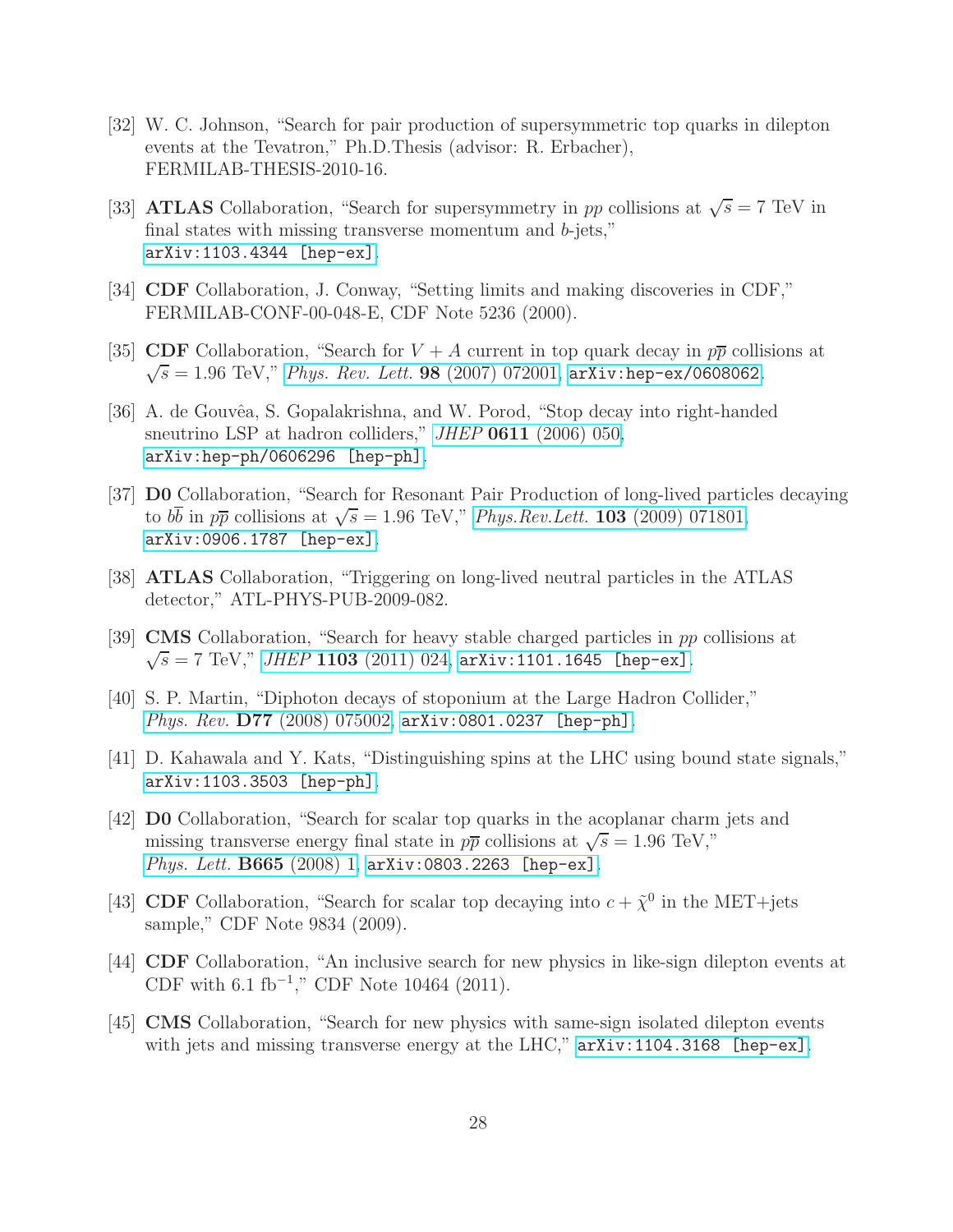- <span id="page-29-1"></span><span id="page-29-0"></span>[46] T. Moroi, "Effects of the gravitino on the inflationary universe," [arXiv:hep-ph/9503210](http://arxiv.org/abs/hep-ph/9503210).
- <span id="page-29-2"></span>[47] J. Pradler, "Electroweak contributions to thermal gravitino production," [arXiv:0708.2786 \[hep-ph\]](http://arxiv.org/abs/0708.2786).
- <span id="page-29-3"></span>[48] F. Luo, K. A. Olive, and M. Peloso, "The gravitino coupling to broken gauge theories applied to the MSSM,"  $JHEP$  10 [\(2010\) 024,](http://dx.doi.org/10.1007/JHEP10(2010)024)  $arXiv:1006.5570$  [hep-ph].
- [49] J. Kim, J. L. Lopez, D. V. Nanopoulos, R. Rangarajan, and A. Zichichi, "Light gravitino production at hadron colliders," Phys.Rev. D57 [\(1998\) 373,](http://dx.doi.org/10.1103/PhysRevD.57.373) [arXiv:hep-ph/9707331 \[hep-ph\]](http://arxiv.org/abs/hep-ph/9707331).
- <span id="page-29-4"></span>[50] V. Ahrens, A. Ferroglia, M. Neubert, B. D. Pecjak, and L. L. Yang, "Renormalization-group improved predictions for top-quark pair production at hadron colliders," JHEP 1009 [\(2010\) 097,](http://dx.doi.org/10.1007/JHEP09(2010)097) [arXiv:1003.5827 \[hep-ph\]](http://arxiv.org/abs/1003.5827).
- <span id="page-29-5"></span>[51] N. Kidonakis, "Next-to-next-to-leading soft-gluon corrections for the top quark cross section and transverse momentum distribution," *Phys.Rev.* **D82** [\(2010\) 114030,](http://dx.doi.org/10.1103/PhysRevD.82.114030) [arXiv:1009.4935 \[hep-ph\]](http://arxiv.org/abs/1009.4935).
- <span id="page-29-6"></span>[52] W. Beenakker, S. Brensing, M. Krämer, A. Kulesza, E. Laenen, et al., "Supersymmetric top and bottom squark production at hadron colliders," JHEP 1008 [\(2010\) 098,](http://dx.doi.org/10.1007/JHEP08(2010)098) [arXiv:1006.4771 \[hep-ph\]](http://arxiv.org/abs/1006.4771).
- <span id="page-29-8"></span><span id="page-29-7"></span>[53] W. Beenakker, M. Krämer, T. Plehn, M. Spira, and P. M. Zerwas, "Stop production at hadron colliders," [Nucl. Phys.](http://dx.doi.org/10.1016/S0550-3213(98)00014-5) **B515** (1998) 3, [arXiv:hep-ph/9710451](http://arxiv.org/abs/hep-ph/9710451).
- <span id="page-29-9"></span>[54] T. Sjöstrand, S. Mrenna, and P. Skands, "PYTHIA 6.4 Physics and Manual," JHEP 05 [\(2006\) 026,](http://dx.doi.org/10.1088/1126-6708/2006/05/026) [arXiv:hep-ph/0603175](http://arxiv.org/abs/hep-ph/0603175).
- [55] T. Sjöstrand, S. Mrenna, and P. Skands, "A Brief Introduction to PYTHIA 8.1," [Comput. Phys. Commun.](http://dx.doi.org/10.1016/j.cpc.2008.01.036) 178 (2008) 852, [arXiv:0710.3820 \[hep-ph\]](http://arxiv.org/abs/0710.3820). See also <http://home.thep.lu.se/~torbjorn/Pythia.html>.
- <span id="page-29-10"></span>[56] R. Corke and T. Sjöstrand, "Interleaved parton showers and tuning prospects," JHEP 03 [\(2011\) 032,](http://dx.doi.org/10.1007/JHEP03(2011)032) [arXiv:1011.1759 \[hep-ph\]](http://arxiv.org/abs/1011.1759).
- <span id="page-29-11"></span>[57] J. Pumplin, D. Stump, J. Huston, H.-L. Lai, P. M. Nadolsky, and W.-K. Tung, "New generation of parton distributions with uncertainties from global QCD analysis," JHEP 0207 [\(2002\) 012,](http://dx.doi.org/10.1088/1126-6708/2002/07/012) [arXiv:hep-ph/0201195 \[hep-ph\]](http://arxiv.org/abs/hep-ph/0201195).
- <span id="page-29-12"></span>[58] W. Tung, H. Lai, A. Belyaev, J. Pumplin, D. Stump, et al., "Heavy quark mass effects in deep inelastic scattering and global QCD analysis," JHEP 0702 [\(2007\) 053,](http://dx.doi.org/10.1088/1126-6708/2007/02/053) [arXiv:hep-ph/0611254 \[hep-ph\]](http://arxiv.org/abs/hep-ph/0611254).